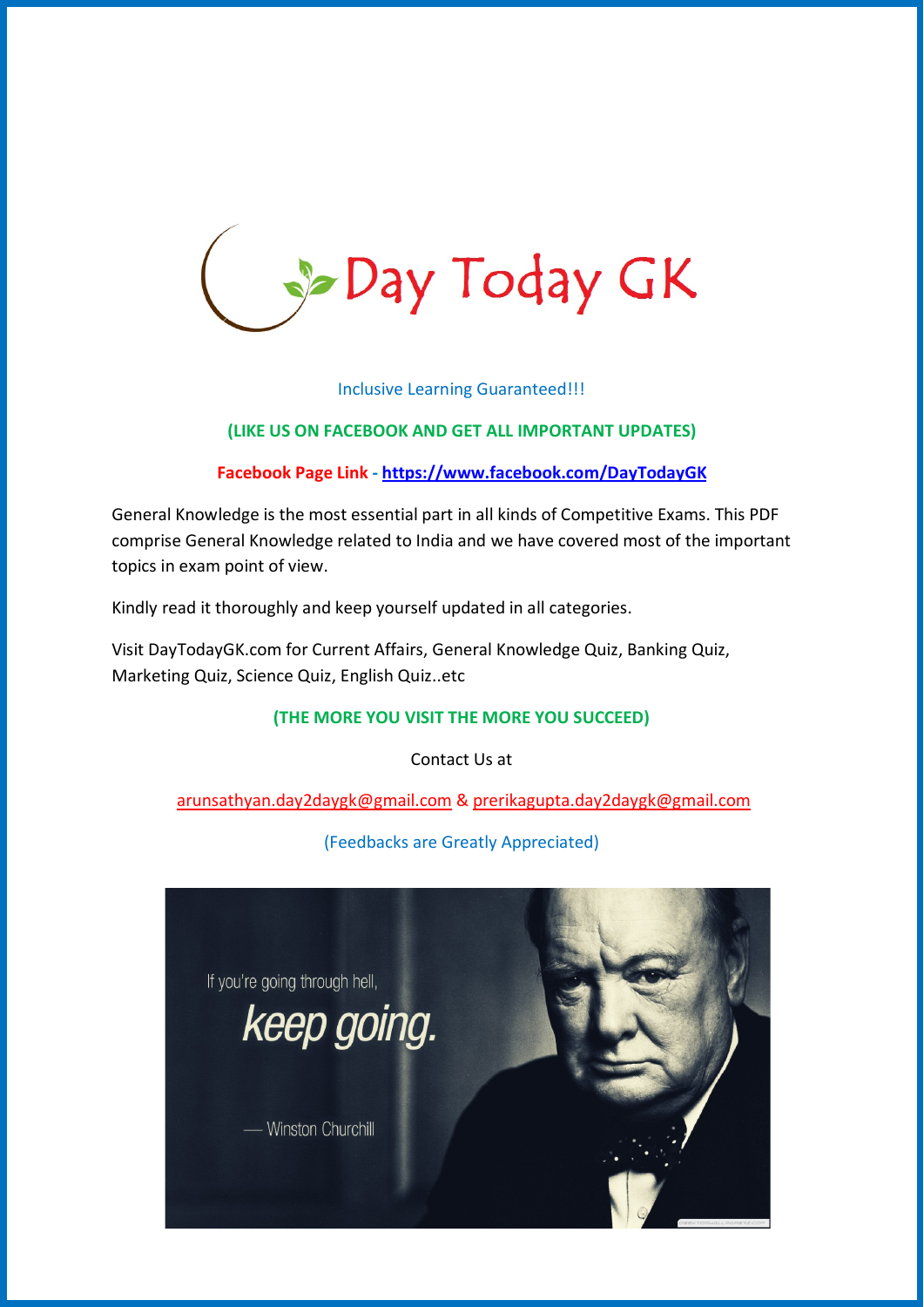# **CONTENTS**

# **INDIAN GK**

- **1. INDIAN STATES – CAPITALS – CHIEF MINISTER – GOVERNOR**
- **2. PORTFOLIOS OF THE UNION COUNCIL OF MINISTERS**
- **3. NATIONAL PARKS IN INDIA**
- **4. TIGER RESERVES IN INDIA**
- **5. UNESCO WORLD HERITAGE SITES IN INDIA**
- **6. BIRD SANCTUARIES IN INDIA**
- **7. FAMOUS RESEARCH INSTITUTES OF INDIA**
- **8. NUCLEAR AND SPACE RESEARCH CENTRES IN INDIA**
- **9. SUPERLATIVES OF INDIA**
- **10. IMPORTANT OFFICES IN INDIA**
- **11. RIVERS AND DAMS**
- **12. SPECIAL SECURITY FORCES OF INDIA**
- **13. IMPORTANT LAKES OF INDIA**
- **14. FOLK DANCES OF INDIA**
- **15. CLASSICAL DANCES OF INDIA (BY SANGEET NATAK AKADEMI)**
- **16. IMPORTANT MISSILES OF INDIA**
- **17. CHIEFS OF ARMED FORCES**
- **18. RAILWAY ZONES IN INDIA**
- **19. IMPORTANT NATIONAL HIGHWAYS**
- **20. MAJOR PORTS IN INDIA**
- **21. WATER TRANSPORT**
- **22. INTERNATIONAL AIRPORTS IN INDIA**
- **23. SOILS IN INDIA**
- **24. TYPES OF WRITS**
- **25. THE SCHEDULES IN THE CONSTITUTION OF INDIA**
- **26. MAJOR MINERAL RESOURCES FOUND IN INDIA**
- **27. AGRICULTURAL SEASONS IN INDIA**
- **28. MAJOR IRON AND STEEL PLANTS IN INDIA**
- **29. ALUMINIUM COMPANIES IN INDIA**
- **30. PUBLIC SECTOR BANKS**
- **31. FINANCE COMMISSIONS OF INDIA**
- **32. PRESIDENTS OF INDIA**
- **33. PRIME MINISTERS OF INDIA**
- **34. BHARAT RATNA AWARD WINNERS**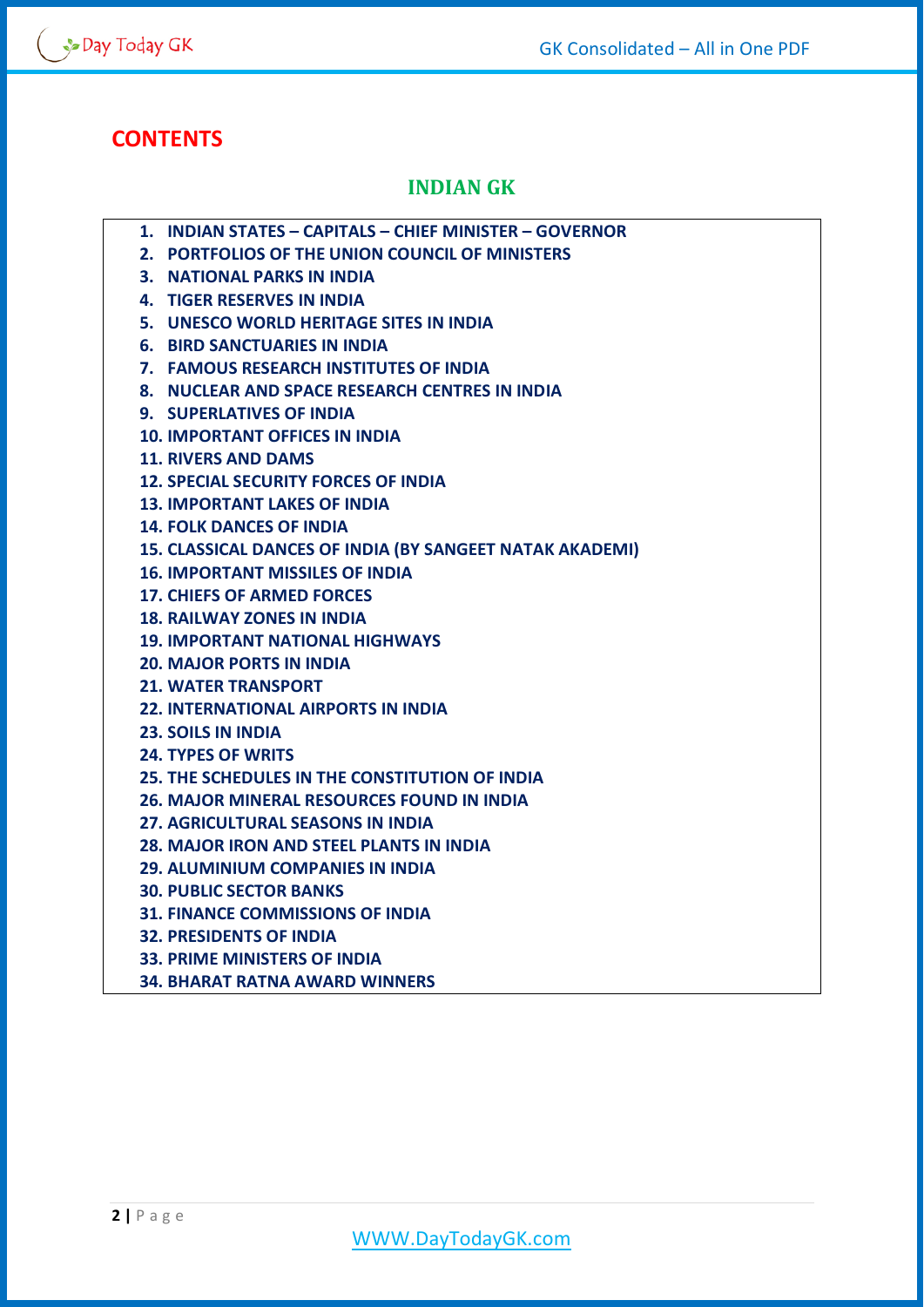| S.No | <b>Name of the</b><br><b>State</b> | <b>Capital</b>                       | <b>Chief Minister</b>    | <b>Governor</b>                      |
|------|------------------------------------|--------------------------------------|--------------------------|--------------------------------------|
| 1.   | Andhra Pradesh                     | Hyderabad                            | Chandrababu Naidu        | <b>ES Lakshmi</b><br>Narasimhan      |
| 2.   | Arunachal<br>Pradesh               | Itanagar                             | Nabam Tuki               | JP Rajkhowa                          |
| 3.   | Assam                              | Dispur                               | <b>Tarun Gogoi</b>       | Padmanabha<br>Balakrishna<br>Acharya |
| 4.   | <b>Bihar</b>                       | Patna                                | Nitish Kumar             | Ram Nath Kovind                      |
| 5.   | Chhattisgarh                       | Raipur                               | Raman Singh              | Balramji Dass<br>Tandon              |
| 6.   | Goa                                | Panaji                               | Laxmikant Parsekar       | Mridula Sinha                        |
| 7.   | Gujarat                            | Gandhinagar                          | Anandiben Patel          | Om Prakash<br>Kohli                  |
| 8.   | Haryana                            | Chandigarh                           | Manohal Lal              | Kaptan Singh<br>Solanki              |
| 9.   | <b>Himachal Pradesh</b>            | Shimla                               | Virbhadra Singh          | Acharya Dev Vrat                     |
| 10.  | Jharkhand                          | Ranchi                               | Raghubar Das             | Droupati Murmu                       |
| 11.  | Karnataka                          | Bengaluru                            | Siddaramaiah             | Vajubhai Vala                        |
| 12.  | Kerala                             | Thiruvananthapuram                   | Oommen Chandy            | Justice (Retd) P<br>Sathasivam       |
| 13.  | Madhya Pradesh                     | <b>Bhopal</b>                        | Sivaraj Singh<br>Chouhan | Ram Naresh<br>Yadav                  |
| 14.  | Maharashtra                        | Mumbai                               | Devendra Fadnavis        | C Vidyasagar Rao                     |
| 15.  | Manipur                            | Imphal                               | Okram Ibobi Singh        | Syed Ahmed                           |
| 16.  | Meghalaya                          | Shillong                             | Mukul Sangma             | Shanmuganathan                       |
| 17.  | Mizoram                            | Aizawl                               | Lal Thanhawla            | Lt Gen (Retd)<br>Nirbhay Sharma      |
| 18.  | Nagaland                           | Kohima                               | <b>TR Zeilang</b>        | Padmanabha<br>Balakrishna<br>Acharya |
| 19.  | Odisha                             | Bhubaneshwar                         | Naveen Patnaik           | <b>SC Jamir</b>                      |
| 20.  | Punjab                             | Chandigarh                           | Prakash Singh Badal      | Kaptan Singh<br>Solanki              |
| 21.  | Rajasthan                          | Jaipur                               | Vasundra Raje            | Kalyan Singh                         |
| 22.  | Sikkhim                            | Gangtok                              | PawanKumar<br>Chamling   | niwas<br>Dadasaheb Patil             |
| 23.  | <b>Tamil Nadu</b>                  | Chennai                              | J Jayalalitha            | Dr K Rosaiah                         |
| 24.  | Telangana                          | Hyderabad                            | Chandrasekhar Rao        | <b>ESL Narasimhan</b>                |
| 25.  | <b>Tripura</b>                     | Agartala                             | Manik Sarkar             | Tathagata Roy                        |
| 26.  | <b>Uttar Pradesh</b>               | Lucknow                              | Akhilesh Yadav           | Ram Naik                             |
| 27.  | Uttarakhand                        | Dehradun                             | Harish Rawat             | Krishan Kant Paul                    |
| 28.  | West Bengal                        | Kolkata                              | Mamata Banerjee          | Keshari Nath<br>Tripathi             |
| 29.  | Jammu and<br>Kashmir               | Sri Nagar (Summer)<br>Jammu (Winter) | Mufti Mohammad<br>Sayeed | NN Vohra                             |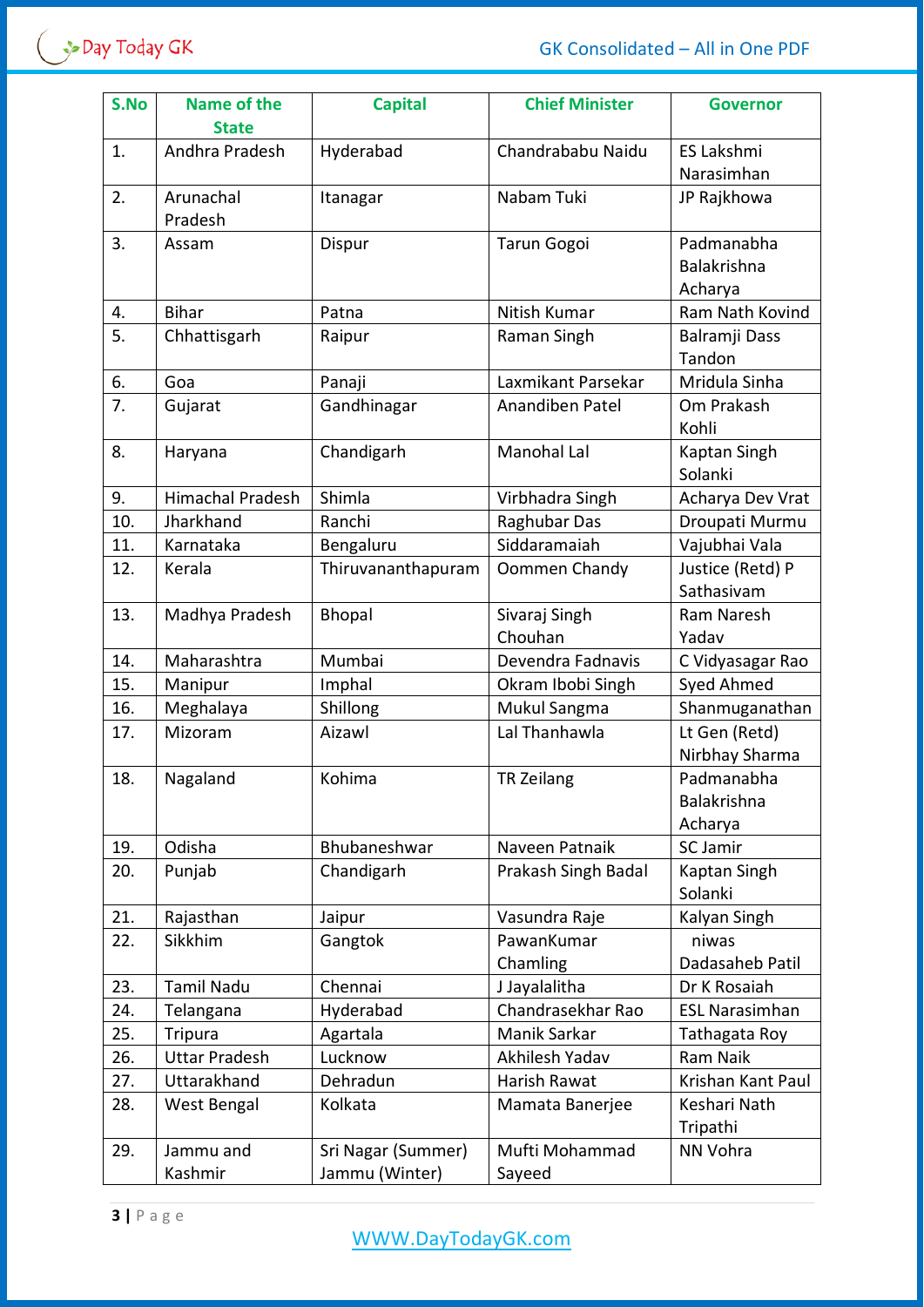

| S.No | <b>Union</b>     | <b>Capital</b> | <b>Minister/Governor</b>  | <b>Lt Governor/Administrator</b> |
|------|------------------|----------------|---------------------------|----------------------------------|
|      | <b>Territory</b> |                |                           |                                  |
| 1.   | Andaman and      | Port Blair     | <b>Central Government</b> | Lt Gen AK Singh (Retd)           |
|      | Nicobar          |                |                           | (Lieutenant Governor)            |
|      | Islands          |                |                           |                                  |
| 2.   | Chandigarh       | Chandigarh     | <b>Central Government</b> | Kaptan Singh Solank              |
|      |                  |                |                           | (Administrator)                  |
| 3.   | Dadra and        | Silvassa       | <b>Central Government</b> | Ashish Kundra (Administrator)    |
|      | Nagar Haveli     |                |                           |                                  |
| 4.   | Daman and        | Daman          | <b>Central Government</b> | Ashish Kundra (Administrator)    |
|      | Diu              |                |                           |                                  |
| 5.   | Lakshadweep      | Kavaratti      | <b>Central Government</b> | H Rajesh Prasad                  |
|      |                  |                |                           | (Administrator)                  |
| 6.   | Delhi-           | Delhi          | Arvind Kejriwal           | Najeeb Jung (Lieteunant          |
|      | National         |                |                           | Governor)                        |
|      | Capital          |                |                           |                                  |
|      | Territory        |                |                           |                                  |
| 7.   | Puducherry       | Pondicherry    | N Rangaswamy              | Lt Gen AK Singh (Retd)           |
|      | (Pondicherry)    |                |                           | (Lieutenant Governor)            |

## **Portfolios of the Union Council of Ministers**

| Prime Minister Narendra Modi | Personnel, Public Grievances and Pensions |
|------------------------------|-------------------------------------------|
|                              | Department of Atomic Energy               |
|                              | Department of Space                       |
|                              | All important policy issues and           |
|                              | All other portfolios not allocated to any |
|                              | Minister                                  |

# **Cabinet Ministers**

| Raj Nath Singh        | Home Affairs                           |
|-----------------------|----------------------------------------|
| Sushma Swaraj         | <b>External Affairs</b>                |
|                       | <b>Overseas Indian Affairs</b>         |
| Arun Jaitley          | Finance                                |
|                       | Corporate Affairs                      |
|                       | Information & Broadcasting             |
| M. Venkaiah Naidu     | <b>Urban Development</b>               |
|                       | Housing and Urban Poverty Alleviation  |
|                       | <b>Parliamentary Affairs</b>           |
| Nitin Jairam Gadkari  | Road Transport and Highways            |
|                       | Shipping                               |
| Manohar Parrikar      | Defence                                |
| Suresh Prabhu         | Railways                               |
| D. V. Sadananda Gowda | Law and Justice                        |
| Uma Bharati<br>Su     | Water Resources, River Development and |
|                       | Ganga Rejuvenation                     |
| Dr. Najma A. Heptulla | <b>Minority Affairs</b>                |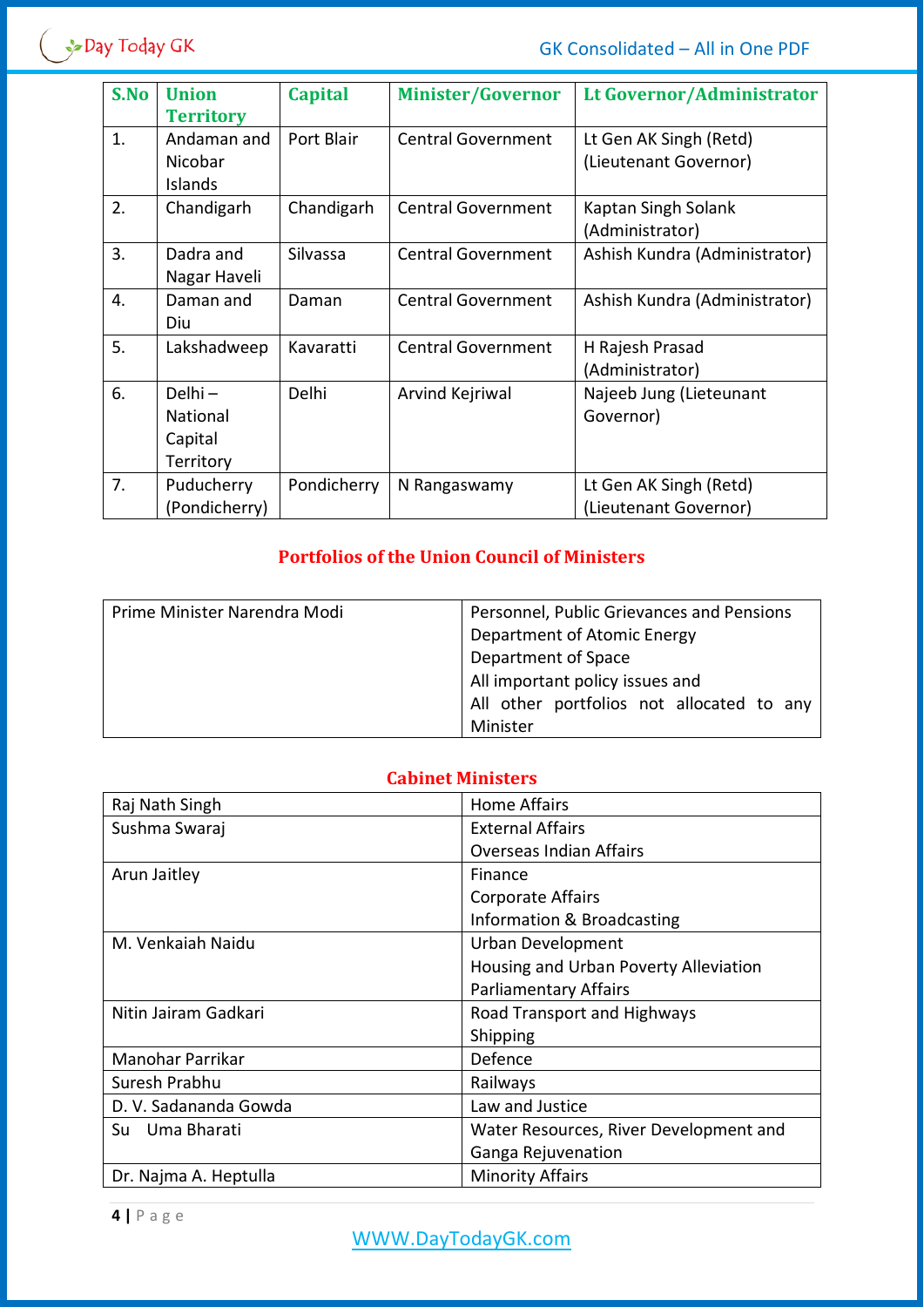| Ramvilas Paswan                               | Consumer Affairs, Food and Public<br><b>Distribution</b> |  |  |
|-----------------------------------------------|----------------------------------------------------------|--|--|
| Kalraj Mishra                                 | Micro, Small and Medium Enterprises                      |  |  |
| Maneka Sanjay Gandhi                          | Women and Child Development                              |  |  |
| Ananthkumar                                   | <b>Chemicals and Fertilizers</b>                         |  |  |
| Ravi Shankar Prasad                           | Communications and Information                           |  |  |
|                                               | Technology                                               |  |  |
| Jagat Prakash Nadda                           | <b>Health and Family Welfare</b>                         |  |  |
| Ashok Gajapathi Raju Pusapati                 | <b>Civil Aviation</b>                                    |  |  |
| <b>Anant Geete</b>                            | Heavy Industries and Public Enterprises                  |  |  |
| Harsimrat Kaur Badal                          | <b>Food Processing Industries</b>                        |  |  |
| Narendra Singh Tomar                          | <b>Mines</b>                                             |  |  |
|                                               | Steel                                                    |  |  |
| <b>Chaudhary Birender Singh</b>               | <b>Rural Development</b>                                 |  |  |
|                                               | Panchayati Raj                                           |  |  |
|                                               | Drinking Water and Sanitation                            |  |  |
| Jual Oram                                     | <b>Tribal Affairs</b>                                    |  |  |
| Radha Mohan Singh                             | Agriculture                                              |  |  |
| <b>Thaawar Chand Gehlot</b>                   | Social Justice and Empowerment                           |  |  |
| Smriti Zubin Irani                            | Human Resource Development                               |  |  |
| Dr. Harsh Vardhan                             | Science and Technology                                   |  |  |
|                                               | <b>Earth Sciences</b>                                    |  |  |
| <b>Minister of State (Independent Charge)</b> |                                                          |  |  |
| General V. K. Singh                           | <b>Statistics and Programme Implementation</b>           |  |  |
|                                               | (Independent Charge)                                     |  |  |
|                                               | <b>External Affairs</b>                                  |  |  |
|                                               | <b>Overseas Indian Affairs</b>                           |  |  |
| Inderjit Singh Rao                            | Planning (Independent Charge)                            |  |  |
|                                               | Defence                                                  |  |  |
| Santosh Kumar Gangwar                         | Textiles (Independent Charge)                            |  |  |
| Bandaru Dattatreya                            | Labour and Employment (Independent                       |  |  |
|                                               | Charge)                                                  |  |  |
| Rajiv Pratap Rudy                             | Skill Development & Entrepreneurship                     |  |  |
|                                               | (Independent Charge)                                     |  |  |
|                                               | <b>Parliamentary Affairs</b>                             |  |  |
| Shripad Yesso Naik                            |                                                          |  |  |
|                                               | AAYUSH (Independent Charge)                              |  |  |
|                                               | Health & Family Welfare                                  |  |  |
| Dharmendra Pradhan                            | Petroleum and Natural Gas (Independent                   |  |  |
|                                               | Charge)                                                  |  |  |
| Sarbananda Sonowal                            | Youth Affairs and Sports (Independent                    |  |  |
|                                               | Charge)                                                  |  |  |
| Prakash Javadekar                             | Environment, Forest and Climate Change                   |  |  |
|                                               | (Independent Charge)                                     |  |  |
|                                               | Power (Independent Charge)                               |  |  |
| Piyush Goyal                                  | Coal (Independent Charge)                                |  |  |
|                                               | New and Renewable Energy (Independent                    |  |  |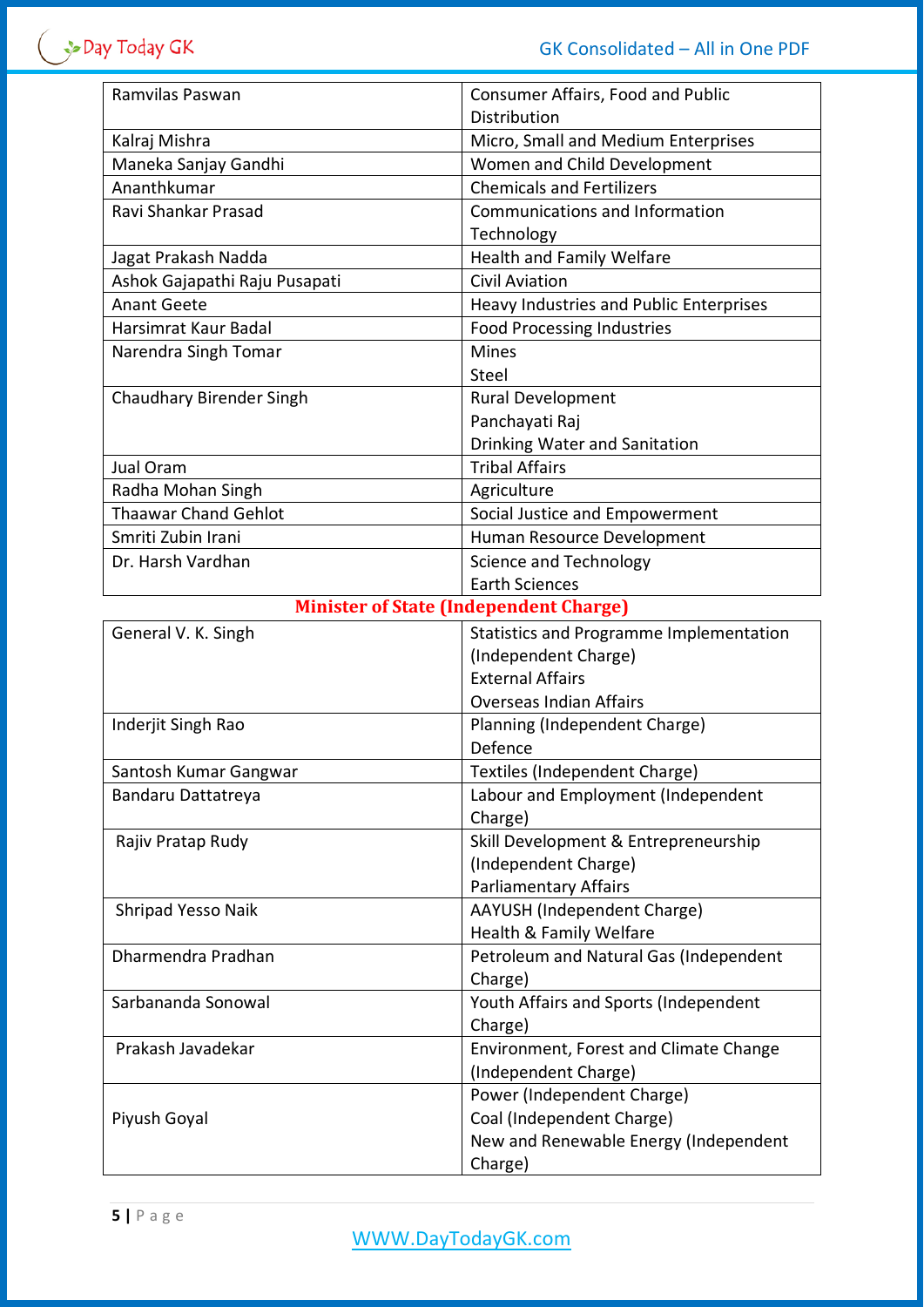| Dr. Jitendra Singh | Development of North Eastern Region     |
|--------------------|-----------------------------------------|
|                    | (Independent Charge)                    |
|                    | Prime Minister's Office                 |
|                    | Personnel, Public Grievances & Pensions |
|                    | Department of Atomic Energy             |
|                    | Department of Space                     |
| Nirmala Sitharaman | Commerce and Industry (Independent      |
|                    | Charge)                                 |
| Dr. Mahesh Sharma  | Culture (Independent Charge)            |
|                    | Tourism (Independent Charge)            |
|                    | <b>Civil Aviation</b>                   |

## **Minister of State**

| Ram Kripal Yadav                 | Drinking Water and Sanitation            |
|----------------------------------|------------------------------------------|
| Mukhtar Abbas Naqvi              | <b>Minority Affairs</b>                  |
|                                  | <b>Parliamentary Affairs</b>             |
| Haribhai Parthibhai Chaudhary    | <b>Home Affairs</b>                      |
| Sanwar Lal Jat                   | <b>Water Resources</b>                   |
|                                  | River Development and Ganga Rejuvenation |
| Mohanbhai Kalyanjibhai Kundariya | Agriculture                              |
| Giriraj Singh                    | Micro, Small & Medium Enterprises        |
| Hansraj Gangaram Ahir            | <b>Chemicals &amp; Fertilizers</b>       |
| G. M. Siddeshwara                | Heavy Industries and Public Enterprises  |
| Manoj Sinha                      | Railways                                 |
| Nihalchand                       | Panchayati Raj                           |
| Upendra Kushwaha                 | Human Resources Development              |
| Radhakrishnan P                  | Road Transport & Highways                |
|                                  | Shipping                                 |
| Kiren Rijiju                     | <b>Home Affairs</b>                      |
| <b>Krishan Pal</b>               | Social Justice & Empowerment             |
| Dr. Sanjeev Kumar Balyan         | Agriculture                              |
| Mansukhbhai Dhanjibhai Vasava    | <b>Tribal Affairs</b>                    |
| Raosaheb Dadarao Danve           | Consumer Affairs, Food and Public        |
|                                  | Distribution                             |
| Vishnu Deo Sai                   | <b>Mines</b>                             |
|                                  | Steel                                    |
| Sudarshan Bhagat                 | <b>Rural Development</b>                 |
| Prof. (Dr.) Ram Shankar Katheria | Human Resource Development               |
| Y. S. Chowdary                   | Science and Technology                   |
|                                  | <b>Earth Science</b>                     |
| Jayant Sinha                     | Finance                                  |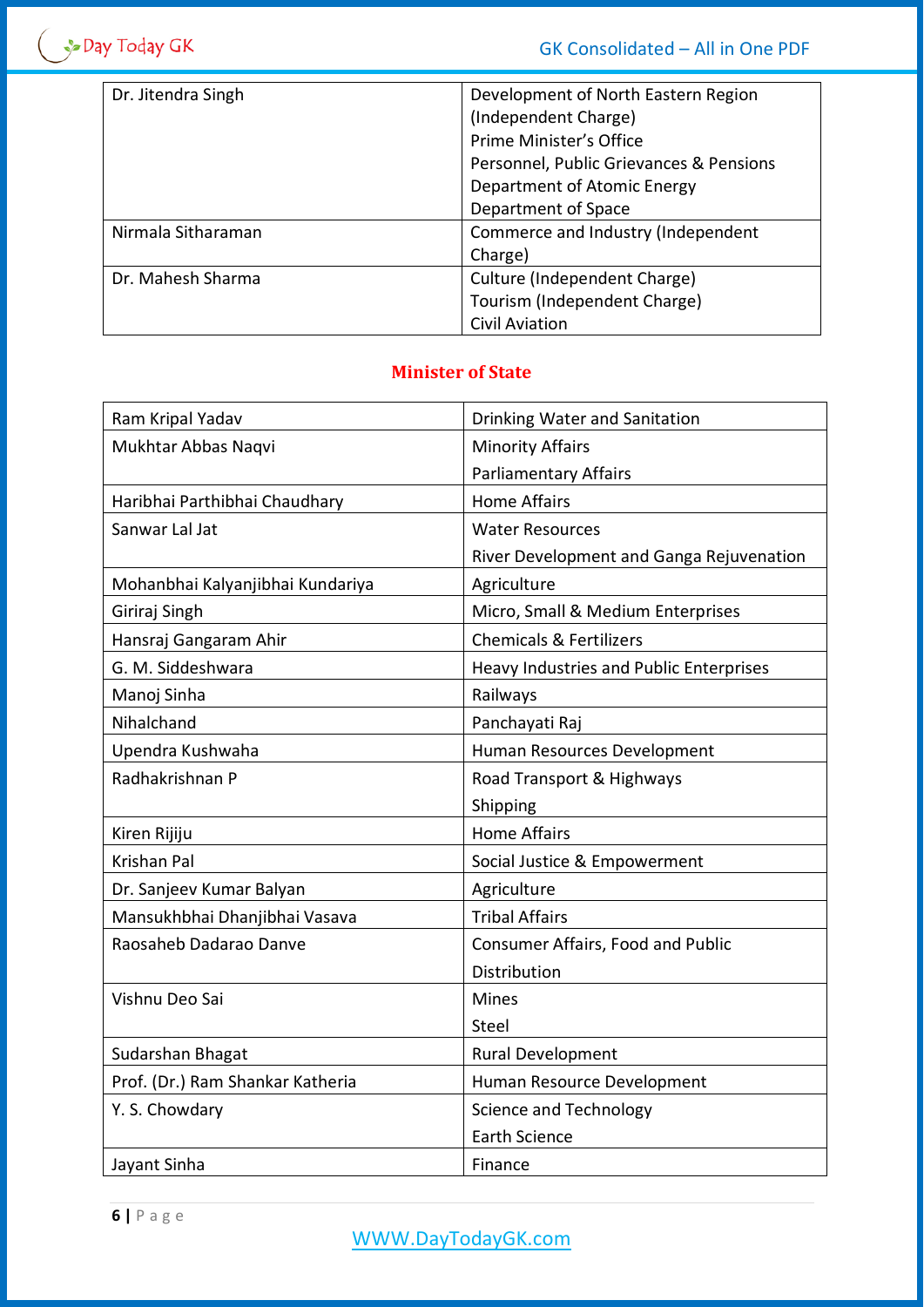| Col. Rajyavardhan Singh Rathore    | Information & Broadcasting            |
|------------------------------------|---------------------------------------|
| Babul Supria (Babul Supriyo) Baral | Urban Development                     |
|                                    | Housing and Urban Poverty Alleviation |
| Sadhvi Niranjan Jyoti              | <b>Food Processing Industries</b>     |
| Vijay Sampla                       | Social Justice & Empowerment          |

# **National Parks in India**

| <b>State/Union Territory</b> | <b>Name of the National Park</b>            |
|------------------------------|---------------------------------------------|
| Andaman and Nicobar Islands  | <b>Campbell Bay National Park</b>           |
|                              | <b>Galathea National Park</b>               |
|                              | Mahatma Gandhi Marine National Park         |
|                              | (previously: Wandur National Park)          |
|                              | Middle Button Island National Park          |
|                              | <b>Mount Harriet National Park</b>          |
|                              | North Button Island National Park           |
|                              | Rani Jhansi Marine National Park            |
|                              | Saddle Peak National Park                   |
|                              | South Button Island National Park           |
| Andhra Pradesh               | Kasu Brahmananda Reddy National Park        |
|                              | Mahavir Harina Vanasthali National Park     |
|                              | Mrugavani National Park                     |
|                              | Sri Venkateswara National Park              |
| <b>Arunachal Pradesh</b>     | Namdapha National Park                      |
| Assam                        | Dibru-Saikhowa National Park                |
|                              | Kaziranga National Park                     |
|                              | <b>Manas National Park</b>                  |
|                              | Nameri National Park                        |
|                              | <b>Orang National Park</b>                  |
| <b>Bihar</b>                 | Valmiki National Park                       |
|                              | Kanwar Lake Bird Sanctuary                  |
|                              | Vikramshila Gangetic Dolphin Sanctuary      |
| Chhattisgarh                 | <b>Indravati National Park</b>              |
|                              | Kanger Ghati National Park (Kanger Valley)  |
| Goa                          | <b>Mollem National Park</b>                 |
| Gujarat                      | Vansda National Park                        |
|                              | Blackbuck National Park, Velavadar          |
|                              | <b>Gir National Park</b>                    |
|                              | <b>Gulf of Kachchh Marine National Park</b> |
| Haryana                      | <b>Kalesar National Park</b>                |
|                              | <b>Sultanpur National Park</b>              |
| <b>Himachal Pradesh</b>      | Great Himalayan National Park               |
|                              | Pin Valley National Park                    |
| Jammu and Kashmir            | Dachigam National Park                      |
|                              | <b>Hemis National Park</b>                  |
|                              | <b>Kishtwar National Park</b>               |
|                              | Salim Ali National Park                     |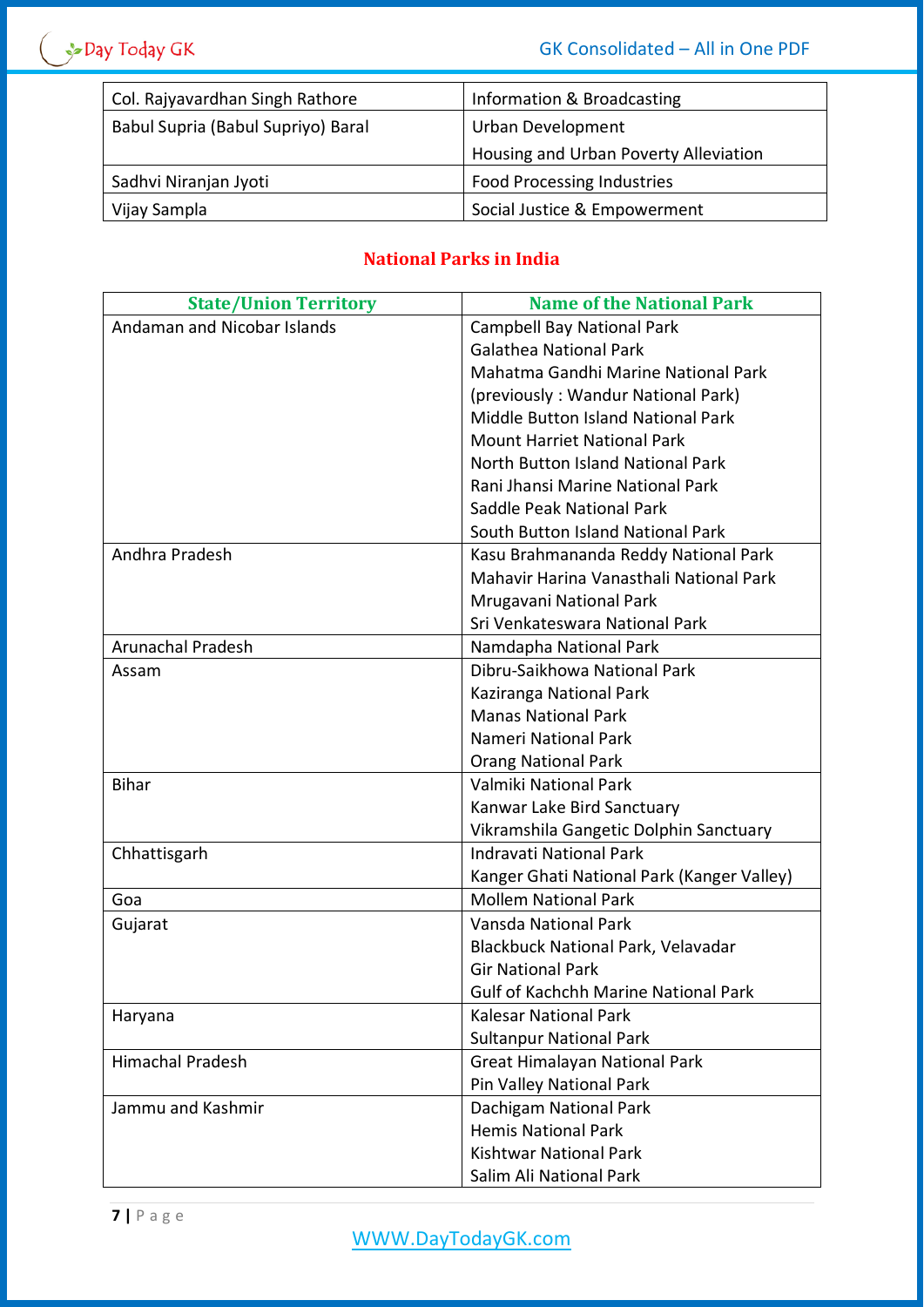$\left( \begin{array}{c} \rightarrow$ Day Today GK

| Jharkhand            | <b>Betla National Park</b>              |
|----------------------|-----------------------------------------|
|                      | <b>Dimna National Park</b>              |
|                      | <b>Hazaribag National Park</b>          |
| Karnataka            | Anshi National Park                     |
|                      | Rajiv Gandhi National Park              |
|                      | <b>Bandipur National Park</b>           |
|                      | Bannerghatta National Park              |
|                      | Kudremukh National Park                 |
| Kerala               | Eravikulam National Park                |
|                      | Mathikettan Shola National Park         |
|                      | Periyar National Park                   |
| Madhya Pradesh       | <b>Bandhavgarh National Park</b>        |
|                      | Mandla Plant Fossil National Park       |
|                      | Kanha National Park                     |
|                      | <b>Madhay National Park</b>             |
|                      | Panna National Park                     |
|                      | <b>Pench National Park</b>              |
|                      |                                         |
|                      | Sanjay National Park                    |
|                      | Satpura National Park                   |
|                      | Van Vihar National Park                 |
| Maharashtra          | <b>Chandoli National Park</b>           |
|                      | <b>Gugamal National Park</b>            |
|                      | Navegaon National Park                  |
|                      | <b>Pench National Park</b>              |
|                      | Sanjay Gandhi National Park or Borivili |
|                      | <b>National Park</b>                    |
|                      | <b>Tadoba National Park</b>             |
| Manipur              | Keibul Lamjao National Park             |
|                      | Sirohi National Park                    |
| Meghalaya            | <b>Balphakram National Park</b>         |
|                      | <b>Nokrek National Park</b>             |
| Mizoram              | <b>Murlen National Park</b>             |
|                      | Phawngpui Blue Mountain National Park   |
| Nagaland             | Ntangki National Park                   |
| Orissa               | Bhitarkanika National Park              |
|                      | Nandankanan National Park               |
|                      | <b>Simlipal National Park</b>           |
| Punjab               | Harike Wetland                          |
| Rajasthan            | <b>Darrah National Park</b>             |
|                      | <b>Desert National Park</b>             |
|                      | <b>Keoladeo National Park</b>           |
|                      | Mount Abu Wildlife Sanctuary            |
|                      | <b>Ranthambore National Park</b>        |
|                      | Sariska National Park                   |
| <b>Uttar Pradesh</b> | Dudhwa National Park                    |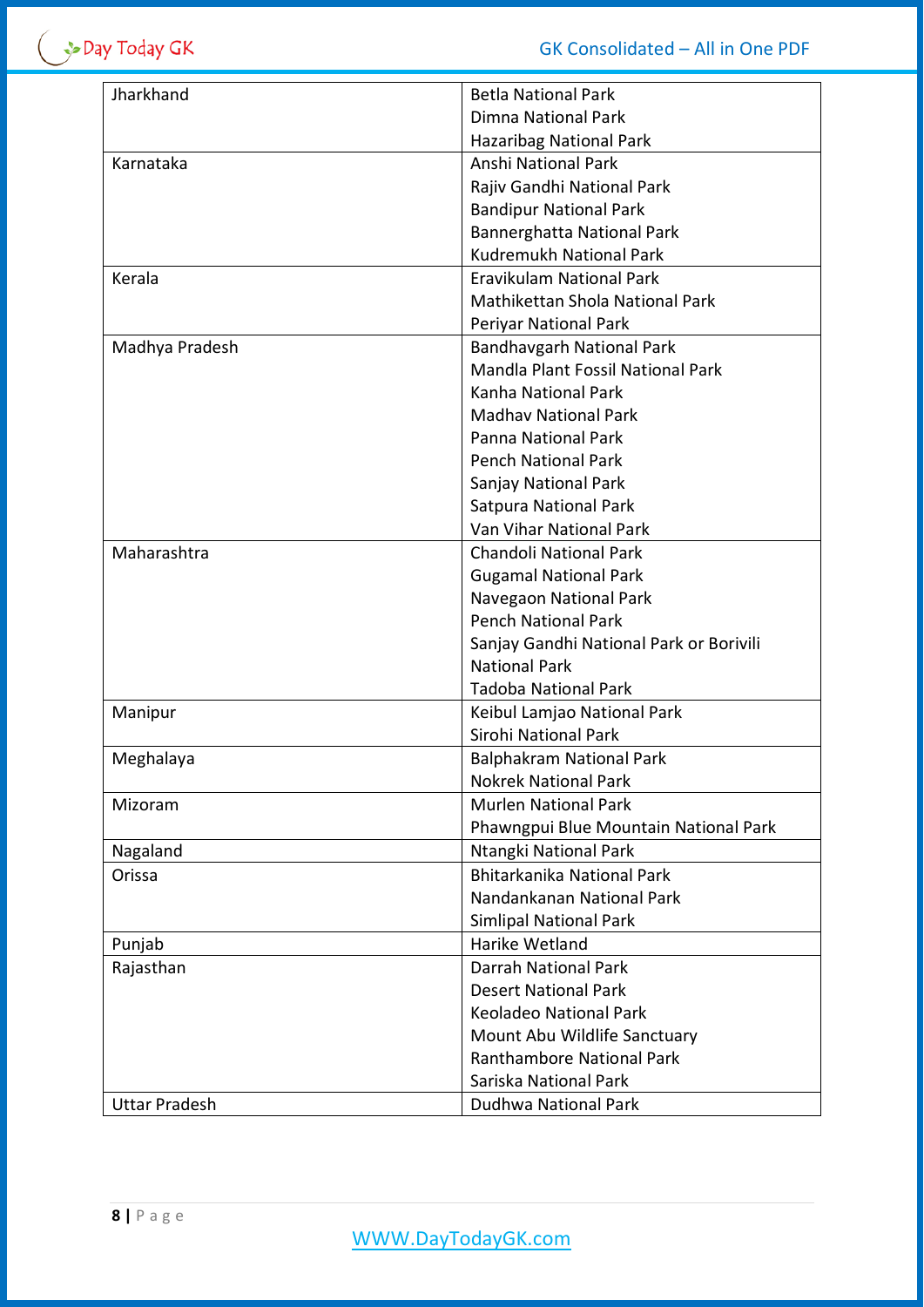| Uttarakhand       | <b>Corbett National Park</b>               |
|-------------------|--------------------------------------------|
|                   | <b>Gangotri National Park</b>              |
|                   | Govind Pashu Vihar                         |
|                   | Nanda Devi National Park                   |
|                   | Rajaji National Park                       |
|                   | Valley of Flowers National Park            |
| <b>Tamil Nadu</b> | <b>Guindy National Park</b>                |
|                   | <b>Gulf of Mannar Marine National Park</b> |
|                   | Indira Gandhi National Park                |
|                   | Mudumalai National Park                    |
|                   | <b>Mukurthi National Park</b>              |
|                   | Palani Hills National Park                 |
| <b>Sikkhim</b>    | Khangchendzonga National Park              |
| West Bengal       | <b>Buxa Tiger Reserve</b>                  |
|                   | Gorumara National Park                     |
|                   | Neora Valley National Park                 |
|                   | Singalila National Park                    |
|                   | <b>Sundarbans National Park</b>            |

# **Tiger Reserves in India**

| <b>SNo</b>     | <b>Name of the Tiger Reserves</b> | <b>State</b>         |
|----------------|-----------------------------------|----------------------|
| $\mathbf{1}$   | Bandipur                          | Karnataka            |
| $\overline{2}$ | Corbett                           | <b>Uttarakhand</b>   |
|                | Amangarh (buffer of Corbett TR)   | <b>Uttar Pradesh</b> |
| $\overline{3}$ | Kanha                             | Madhya Pradesh       |
| 4              | <b>Manas</b>                      | Assam                |
| 5              | Melghat                           | Maharashtra          |
| 6              | Palamau                           | Jharkhand            |
| 7              | Ranthambore                       | Rajasthan            |
| $\overline{8}$ | Similipal                         | Odisha               |
| 9              | Sunderbans                        | West Bengal          |
| 10             | Periyar                           | Kerala               |
| 11             | Sariska                           | Rajasthan            |
| 12             | <b>Buxa</b>                       | <b>West Bengal</b>   |
| 13             | Indravati                         | Chhattisgarh         |
| 14             | Namdapha                          | Arunachal Pradesh    |
| 15             | Dudhwa                            | <b>Uttar Pradesh</b> |
| 16             | Kalakad-Mundanthurai              | Tamil Nadu           |
| 17             | Valmiki                           | Bihar                |
| 18             | Pench                             | Madhya Pradesh       |
| 19             | Tadoba-Andhari                    | Maharashtra          |
| 20             | Bandhavgarh                       | Madhya Pradesh       |
| 21             | Panna                             | Madhya Pradesh       |
| 22             | Dampa                             | Mizoram              |
| 23             | <b>Bhadra</b>                     | Karnataka            |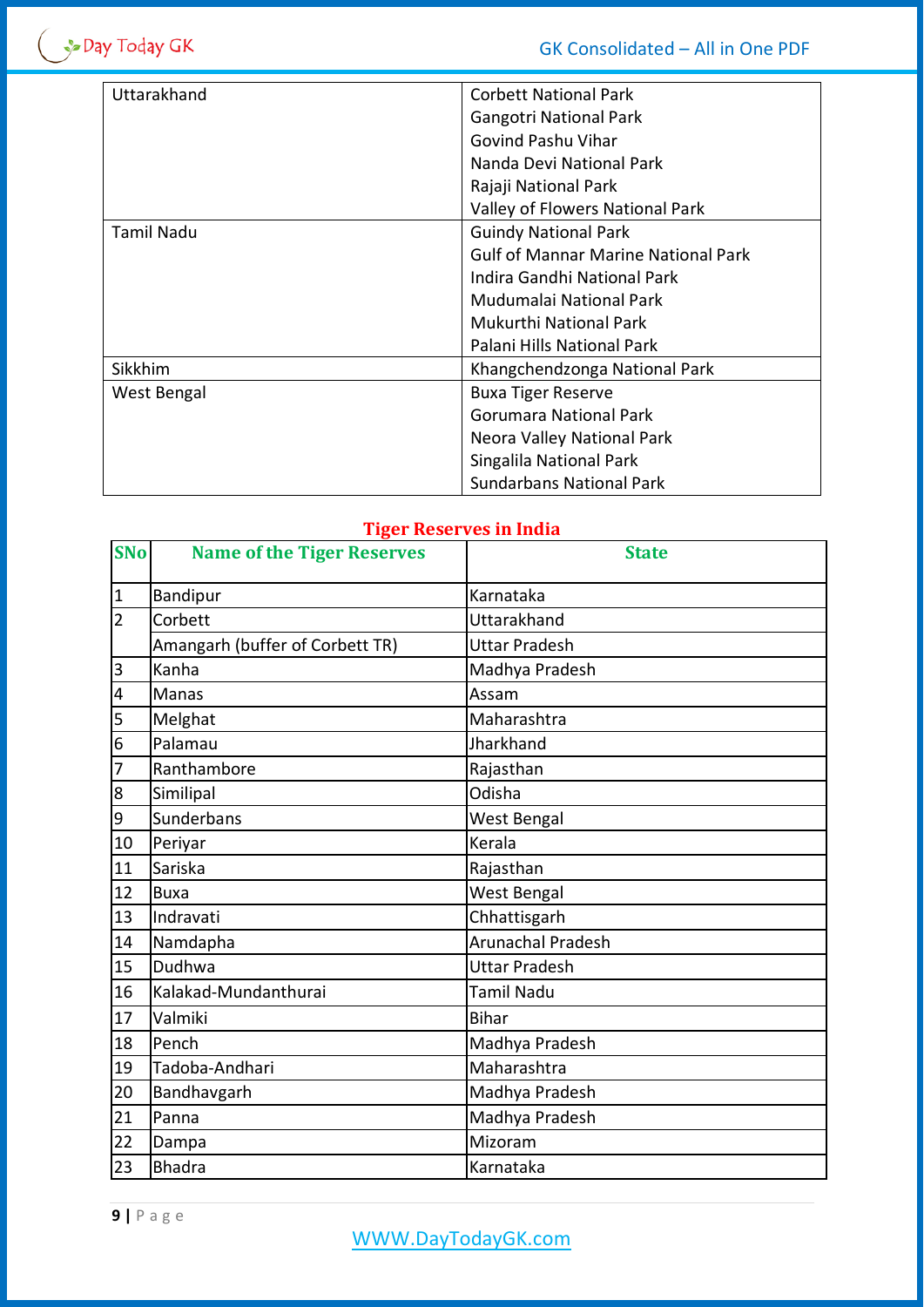| 24 | Pench                      | Maharashtra          |
|----|----------------------------|----------------------|
| 25 | Pakke                      | Arunachal Pradesh    |
| 26 | Nameri                     | Assam                |
| 27 | Satpura                    | Madhya Pradesh       |
| 28 | Anamalai                   | <b>Tamil Nadu</b>    |
| 29 | Udanti-Sitanadi            | Chattisgarh          |
| 30 | Satkosia                   | Odisha               |
| 31 | Kaziranga                  | Assam                |
| 32 | Achanakmar                 | Chattisgarh          |
| 33 | Dandeli-Anshi              | Karnataka            |
| 34 | Sanjay-Dubri               | Madhya Pradesh       |
| 35 | Mudumalai                  | <b>Tamil Nadu</b>    |
| 36 | Nagarahole                 | Karnataka            |
| 37 | Parambikulam               | Kerala               |
| 38 | Sahyadri                   | Maharashtra          |
| 39 | Biligiri Ranganatha Temple | Karnataka            |
| 40 | Kawal                      | Telangana            |
| 41 | Sathyamangalam             | Tamil Nadu           |
| 42 | Mukandra Hills             | Rajasthan            |
| 43 | Nawegaon-Nagzira           | Maharashtra          |
| 44 | Nagarjunsagar Srisailam    | Andhra Pradesh       |
| 45 | Nagarjunasagar Srisailam   | Telangana            |
| 46 | Pilibhit                   | <b>Uttar Pradesh</b> |
| 47 | Bor                        | Maharashtra          |
| 48 | Rajaji Tiger Reserve       | Uttarakhand          |

## **UNESCO WORLD HERITAGE SITES IN INDIA**

| <b>Name of the Site</b>                | <b>State</b>   |
|----------------------------------------|----------------|
| Kaziranga Wildlife Sanctuary           | Assam          |
| <b>Manas Wildlife Sanctuary</b>        | Assam          |
| Mahabodhi Temple Complex at Bodh Gaya  | <b>Bihar</b>   |
| Humayun's Tomb                         | Delhi          |
| <b>Qutub Minar</b>                     | Delhi          |
| <b>Red Fort Complex</b>                | Delhi          |
| Churches and Convents of Goa           | Goa            |
| Champaner-Pavagadh Archaeological Park | Gujarat        |
| Group of Monuments at Hampi            | Karnataka      |
| Group of Monuments at Pattadakal       | Karnataka      |
| <b>Buddhist Monuments at Sanchi</b>    | Madhya Pradesh |
| Rock Shelters of Bhimpetka             | Madhya Pradesh |
| Khajuraho Group of Monuments           | Madhya Pradesh |
| Ajanta Caves                           | Maharashtra    |
| <b>Ellora Caves</b>                    | Maharashtra    |
| Elephanta Caves                        | Maharashtra    |
| Chharapati Shivaji Terminus            | Maharashtra    |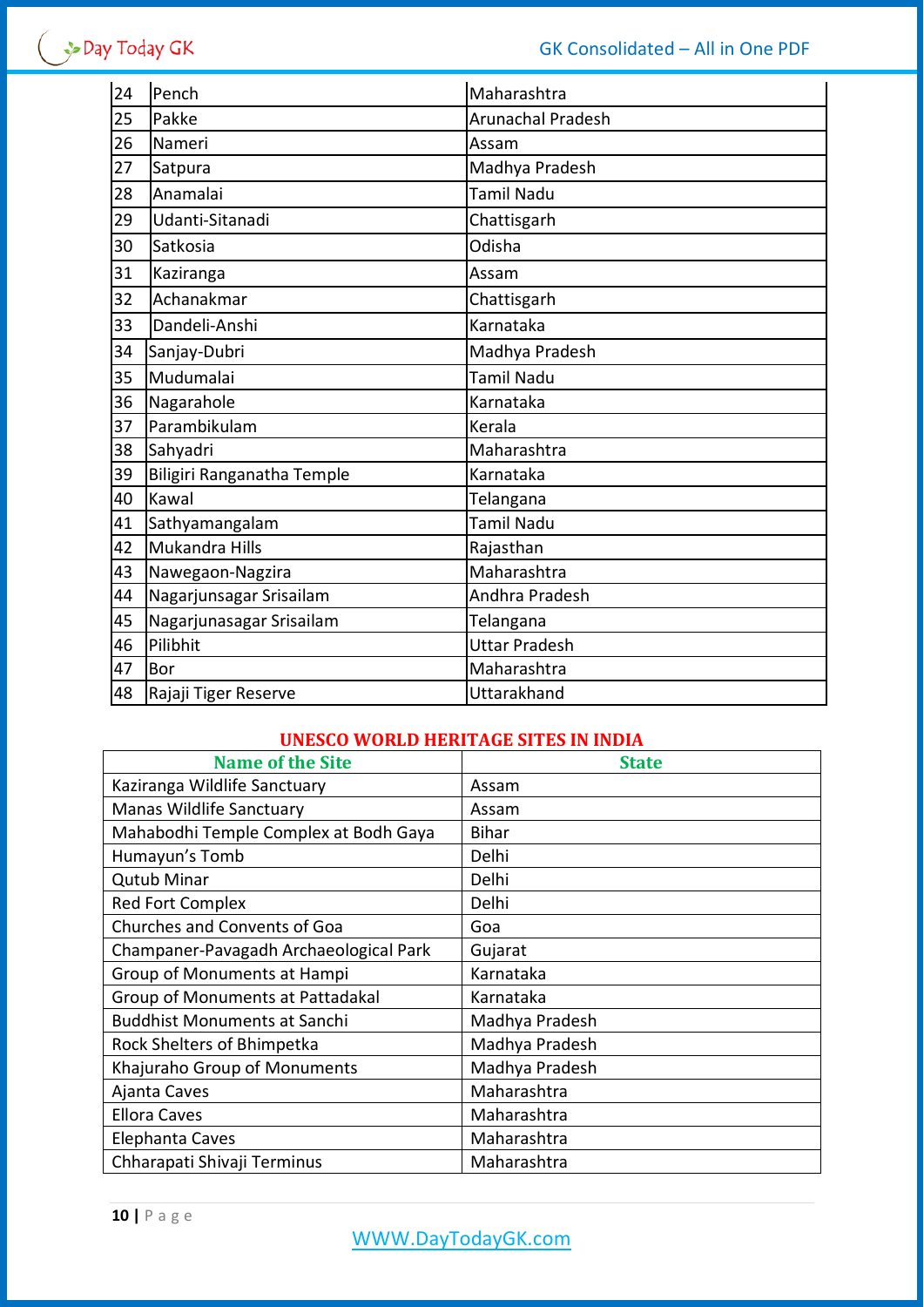| Sun Temple Konarak                        | Orissa                         |
|-------------------------------------------|--------------------------------|
| <b>Keoladeo National Park</b>             | Rajasthan                      |
| Jantar Mantar                             | Rajasthan                      |
| <b>Great Living Chola Temples</b>         | <b>Tamil Nadu</b>              |
| Mahabalipuram                             | <b>Tamil Nadu</b>              |
| Agra Fort                                 | <b>Uttar Pradesh</b>           |
| Fatehpur Sikri                            | <b>Uttar Pradesh</b>           |
| Taj Mahal                                 | <b>Uttar Pradesh</b>           |
| Mountain Railways of India                | Darjeeling, West Bengal        |
|                                           | Nilgiri, Tamil Nadu            |
|                                           | Kalka-Shimla, Himachal Pradesh |
| Nanda Devi and Valley of Flowers National | Uttarakhand                    |
| Park                                      |                                |
| <b>Sundarbans National Park</b>           | West Bengal                    |
| <b>Western Ghats</b>                      | Covers Four states             |
| <b>Hill Forts</b>                         | Rajasthan                      |
| Rani ki vav                               | Gujarat                        |
| Great Himalayan National Park             | <b>Himachal Pradesh</b>        |

# **BIRD SANCTUARIES IN INDIA**

| <b>Bharatpur Bird Sanctuary</b>    | Rajasthan      |
|------------------------------------|----------------|
| Chilka Lake Bird Sanctuary         | Odisha         |
| Ghatprabha Bird Sanctuary          | Karnataka      |
| Kumarakom Bird Sanctuary           | Kerala         |
| Kaundinya Bird Sanctuary           | Andhra Pradesh |
| Mayani Bird Sanctuary              | Maharashtra    |
| Nal Sarovar Bird Sanctuary         | Gujarat        |
| Nelapattu Bird Sanctuary           | Andhra Pradesh |
| <b>Pulicat Lake Bird Sanctuary</b> | Tamil Nadu     |
| Ranganthittu Bird Sanctuary        | Karnataka      |
| <b>Sultanpur Bird Sanctuary</b>    | Haryana        |
| Salim Ali Bird Sanctuary           | Goa            |
| Vedanthaangal Bird Sanctuary       | Tamil Nadu     |

## **Famous Research Institutes of India**

| <b>Research Institute</b>                | <b>Place</b>           |
|------------------------------------------|------------------------|
| <b>Central Forest Research Institute</b> | Dehradun (Uttarakhand) |
| Indian Institute of Petroleum            | Dehradun               |
| Haffkine Institute                       | Mumbai                 |
| Indian Cancer Research Institute         | Mumbai                 |
| Tata Institute of Fundamental Research   | Mumbai                 |
| Cattle breeding Institute                | Hissar (Haryana)       |
| National Dairy Research Institute        | Karnal (Haryana)       |
| National Tuberculosis Institute          | Bengaluru              |
| Raman Research centre                    | Bengaluru              |
| National Aeronautical Laboratory         | Bengaluru              |
| Vallabhai Patel Chest Institute          | Delhi                  |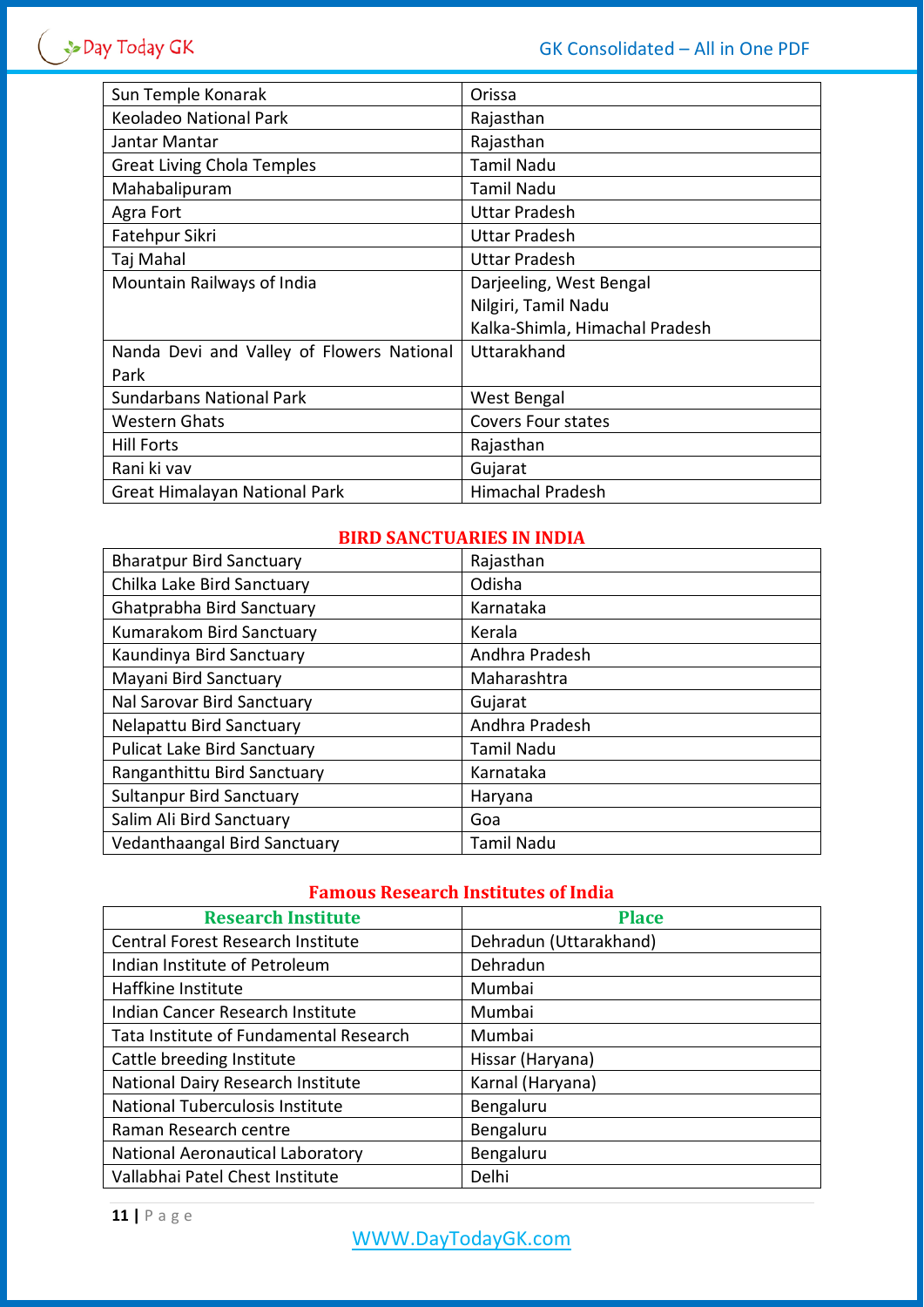| National Institute of Communicable Diseases         | Delhi                         |
|-----------------------------------------------------|-------------------------------|
| <b>Central Road Research Institute</b>              | New Delhi                     |
| Indian Meteorological Observatory                   | Pune and Delhi                |
| All India Institute of Medical Sciences (AIIMS)     | New Delhi                     |
| All India Malaria Research Institute                | New Delhi                     |
| Indian Agricultural Research Institute              | New Delhi                     |
| <b>Central Coconut Research Institute</b>           | Kerala                        |
| National Environmental Engineering                  | Nagpur                        |
| Research Institute                                  |                               |
| <b>Central Fuel Research Institute</b>              | Dhanbad                       |
| Center for Molecular and Cellular Biology           | Hyderabad                     |
| National Botanical Research Institute               | Lucknow                       |
| Central Drug Research Institute                     | Lucknow                       |
| <b>Industrial Toxicology Research Institute</b>     | Lucknow                       |
| Central Drug Research Institute                     | Lucknow                       |
| Indian Veterinary Research Institute                | Mukteshwar (Himachal Pradesh) |
|                                                     | Izzatnagar (Uttar Pradesh)    |
| <b>Textile Research Institute</b>                   | Ahmedabad                     |
| National Institution of Occupation Health           | Ahmedabad                     |
| <b>Central Potato Research Institute</b>            | Shimla                        |
| <b>Central Mechanical Engineering Research</b>      | Durgapur                      |
| Institute                                           |                               |
| Central Leprosy Training and Research               | Chingelpet                    |
| Institute                                           |                               |
| King Institute of Preventive Medicine               | Guindy (Chennai)              |
| Central Sugarcane Research Institute                | Coimbatore                    |
| <b>Central Leather Research Institute</b>           | Chennai                       |
| Central Electro-Chemical Research Institute         | Karaikudi                     |
| Central Food Technological Research                 | Mysore (Karnataka)            |
| Institute                                           |                               |
| <b>Central Institute of Virology</b>                | Pune (Maharashtra)            |
| Indian Lac Research Institute                       | Ranchi (Jharkhand)            |
| PGI Medical Education and Research                  | Chandigarh                    |
| Indian Institute of Chemical Biology                | Kolkata                       |
| Central Jute Technological Research Institute       | Kolkata                       |
| Archaeological Survey of India                      | Kolkata                       |
| <b>School of Tropical Medicine</b>                  | Kolkata                       |
| All India Institute of Hygiene and Public           | Kolkata                       |
| Health                                              |                               |
| <b>Central Glass and Ceramic Research Institute</b> | Kolkata                       |
| National Geophysics Research Institute              | Hyderabad                     |
| National Institute of Nutrition                     | Hyderabad                     |
| National Geophysics Research Institute              | Hyderabad                     |
| High Altitude Research Laboratory                   | Gulmarg                       |
| <b>Central Mining Research Institute</b>            | Dhanbad                       |
| Central Building Research Institute                 | Roorkee                       |
| Central Scientific Instruments Organization         | Chandigarh                    |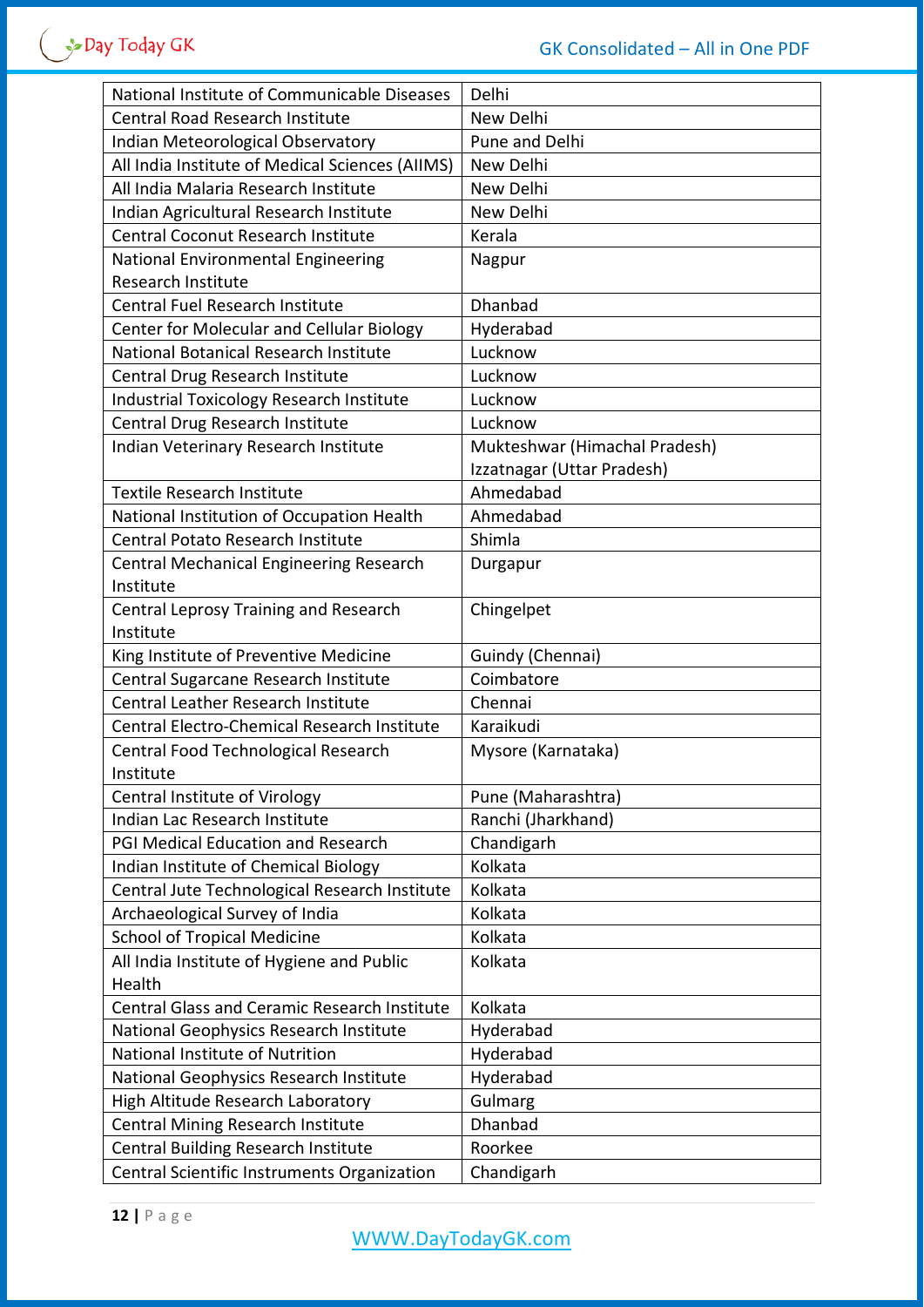| <b>Central Salt and Marine Chemical Research</b> | Bhavnagar |
|--------------------------------------------------|-----------|
| Institute                                        |           |
| Central Rice Research Institute                  | Cuttack   |
| National Institute of Oceanography               | Panaji    |
| National Sugar Research Institute                | Kanpur    |
| National Sugar Research Institute                | Kanpur    |

## **NUCLEAR AND SPACE RESEARCH CENTRES IN INDIA**

| India Rare Earths Limited               | Alwaye (Kerala)   |
|-----------------------------------------|-------------------|
| Uranium Corporation of India            | Jadugoda          |
| Indian Space Research Organization      | Bengaluru         |
| <b>Atomic Energy Commission (ABC)</b>   | Mumbai            |
| <b>Electronics Corporation of India</b> | Hyderabad         |
| <b>Bhabha Atomic Research Centre</b>    | Trombay           |
| Radio Astronomy Centre                  | Ootacamund        |
| Tata Institute of Fundamental Research  | Mumbai            |
| Saha Institute of Nuclear Physics       | Kolkata           |
| College of Satellite Communication      | Ahmedabad         |
| Technology                              |                   |
| Vikram Sarabhai Space Centre            | Thiruvanandapuram |
| Indian Scientific Satellite Project     | Bengaluru         |
| Thumba Equatorial Launching Station     | Thumba, Kerala    |
| <b>Space Commission</b>                 | Bengaluru         |
| <b>Space Application Centre</b>         | Ahmedabad         |
| <b>Nuclear Fuel Complex</b>             | Hyderabad         |
| <b>Nuclear Power Complex</b>            | Mumbai            |
| <b>Centre of Earth Science Studies</b>  | Trivendrum        |
| Physical Research Laboratory            | Ahmedabad         |

## **SUPERLATIVES OF INDIA**

| Longest River               | The Ganga (2640 km)                        |
|-----------------------------|--------------------------------------------|
| Longest Canal               | Indira Gandhi Canal at Rajasthan           |
| Longest Dam                 | Hirakud Dam at Odisha                      |
| <b>Highest Lake</b>         | Devatal Lake, Uttarakhand                  |
| Largest Planetarium         | <b>Birla Planetarium</b>                   |
| <b>Deepest River Valley</b> | Bhagirathi and Alaknanda                   |
| Longest Sea Beach           | Marina Beach, Chennai                      |
| <b>Biggest River Island</b> | Majuli, Brahmaputra River, Asom            |
| <b>Tallest TV Tower</b>     | Fazilka (Punjab)                           |
| Longest Railway Tunnel      | Pir Panjal Tunnel (Jammu and Kashmir) 11.2 |
|                             | km                                         |
| <b>Highest Dam</b>          | Bhakra Dam, Sutlej River, Punjab           |
| <b>Highest Waterfall</b>    | Jog or Garsoppa, Karnataka                 |
| Largest Zoo                 | Kolkata Zoological Garden                  |
| Longest Corridor            | Corridor of Ramanathaswami Temple,         |
|                             | Rameshwaram, Tamilnadu                     |
| Longest River Bridge        | Mahatma Gandhi Setu, Patna, 5.575 km       |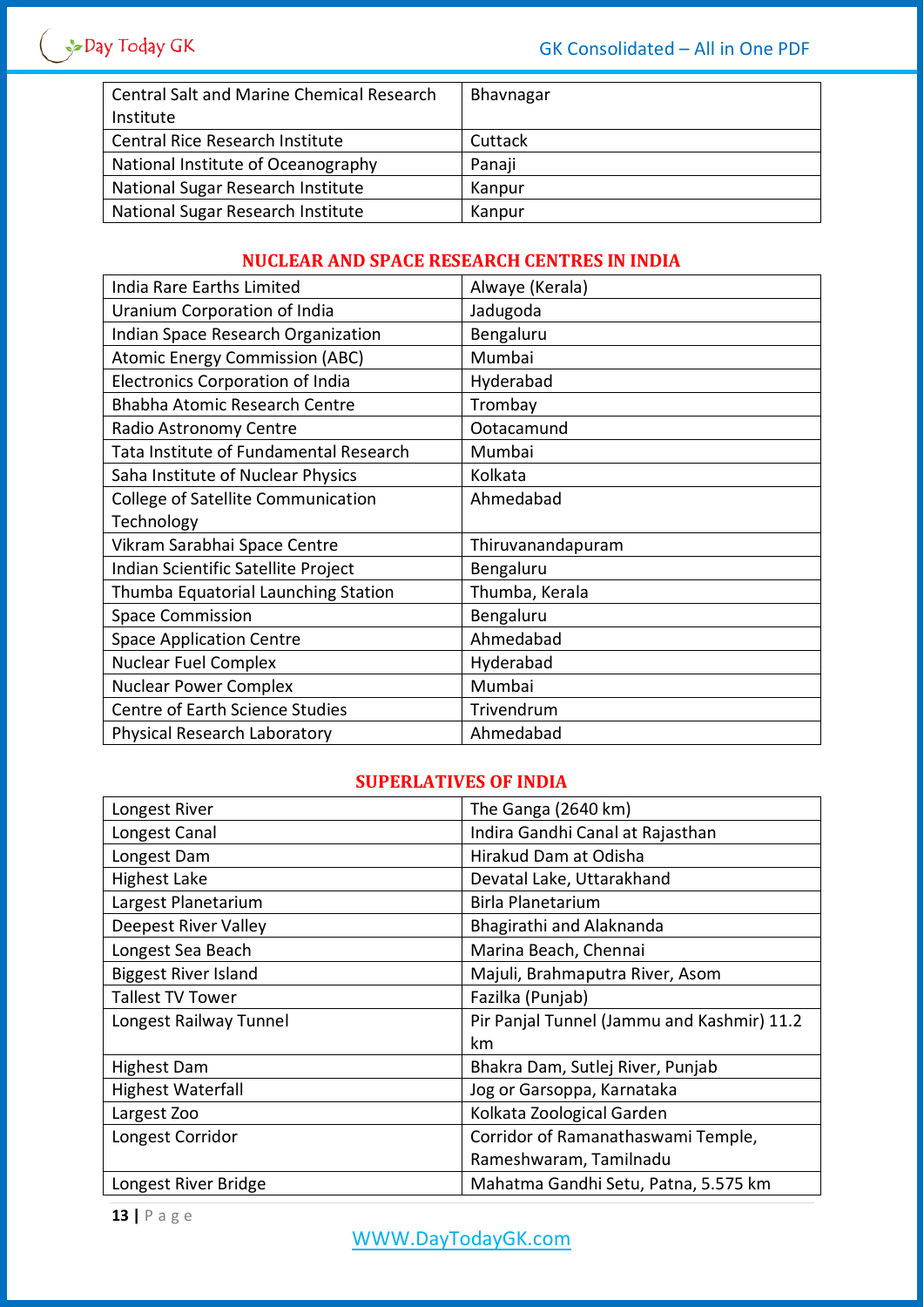| Largest Delta                   | Sunderbans                          |
|---------------------------------|-------------------------------------|
| State with longest coastline    | Gujarat                             |
| Largest Dome                    | Gol Gumbuz, Bijapur, Karnataka      |
| Longest sea bridge              | Anna Indira Gandhi Sea bridge       |
| <b>Biggest Stadium</b>          | Yuva Bharati stadium, Kolkata       |
| Largest Mosque                  | Jama Masjid, Delhi                  |
| <b>Highest Airport</b>          | Leh Airport                         |
| Largest Desert                  | <b>Thar Desert</b>                  |
| State with Maximum forest cover | Madhya Pradesh                      |
| Longest Railway Platform        | Gorakhpur, Uttar Pradesh            |
| Largest Cave Temple             | Kailash Temple, Maharashtra         |
| Longest National Highway        | NH-7 (Varanasi to Kanyakumari)      |
| <b>Highest Civilian Award</b>   | <b>Bharat Ratna</b>                 |
| <b>Highest Gallantry Award</b>  | Param Vir Chakra                    |
| Largest Gurudwara               | Golden Temple, Amristar             |
| Largest cave                    | Amarnath                            |
| Largest Public Sector bank      | State Bank of India                 |
| Most populous city              | Mumbai                              |
| <b>Highest Peak</b>             | <b>Godwin Austin</b>                |
| Tallest statue                  | Gomateswara (Karnataka)             |
| Highest battle ground           | Siachen Glacier                     |
| Oldest Church                   | St Thomas Church at Trichur, Kerala |

# **Important Offices in India**

| <b>Office</b>                              | <b>Head of the Office</b> |
|--------------------------------------------|---------------------------|
| President of India                         | Mr Pranab Mukherjee       |
| Vice President of India                    | Mohammad Hamid Ansari     |
| Prime Minister of India                    | Narendra Modi             |
| Chief Justice of India                     | <b>HL Dattu</b>           |
| Speaker of Lok Sabha                       | Sumitra Mahajan           |
| Deputy Speaker of Lok Sabha                | M Thambidurai             |
| Chairman of Rajya Sabha                    | Mohammad Hamid Ansari     |
| Deputy Chairman of Rajya Sabha             | PJ Kurien                 |
| <b>Attorney General of India</b>           | Mukul Rohatgi             |
| Solicitor General of India                 | Ranjit Kumar              |
| Comptroller and Auditor-General of India   | Shashi Kant Sharma        |
| <b>Chief Election Commissioner</b>         | Nasim Zaidi               |
| Principal Secretary to the Prime Minister  | Nripendra Mishra          |
| <b>National Security Adviser</b>           | Ajit Doval                |
| <b>Principal Scientific Adviser</b>        | Dr R Chidambaram          |
| Registrar-General and Census Commissioner  | Dr. C. Chandramouli       |
| Scientific Adviser to the Defence Minister | <b>GS Reddy</b>           |
| Secretary General of Lok Sabha             | Anoop Mishra              |
| Governor of Reserve bank of India          | Raghuram Rajan            |
| <b>Cabinet Secretary</b>                   | Pradeep Kumar Sinha       |
| Home Secretary                             | LC Goyal                  |
| <b>Finance Secretary</b>                   | Ratan P Watal             |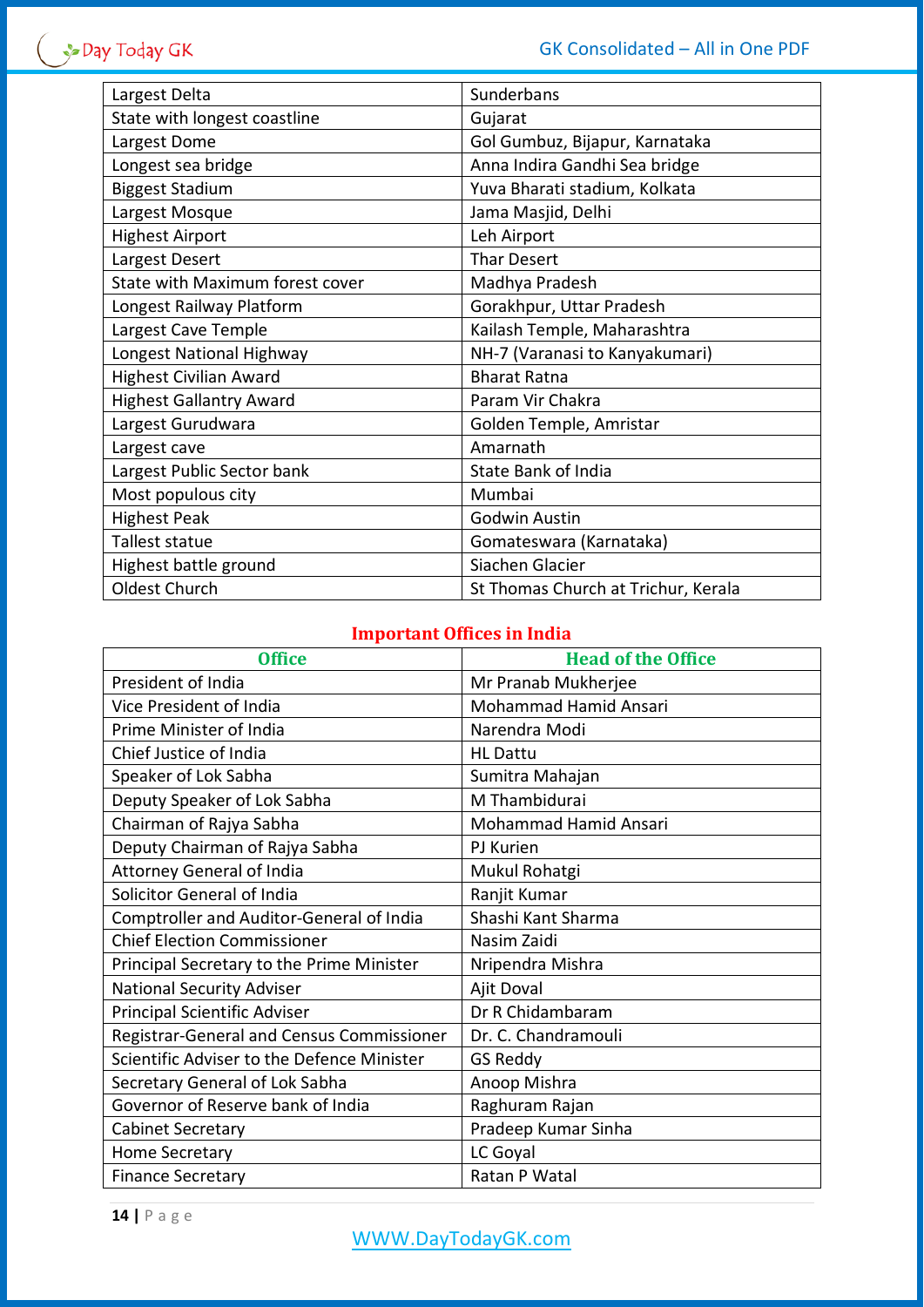| Defence Secretary                            | G Mohan Kumar                  |
|----------------------------------------------|--------------------------------|
| Dept of Economic Affairs Secretary           | Shaktikanta Das                |
| Dept of Revenue Secretary                    | Hasmukh Adhia                  |
| Secretary of AYUSH                           | Ajit M Sharan                  |
| Surveyor General of India                    | Rajendra Mani Tripathi         |
| Chairman of National Highways Authority      | Raghav Chandra                 |
| <b>Chairman of FSSAI</b>                     | Ashish Bahugana                |
| <b>Chairman of TRAI</b>                      | <b>RS Sharma</b>               |
| Chairman of Engineers India Ltd              | Sanjay Gupta                   |
| Chairman of National Safety Council          | Satish Reddy                   |
| Chairman of Board for Industrial and         | JP Dua                         |
| <b>Financial Reconstruction</b>              |                                |
| Chairman of IPL Governing Council            | Rajeev Shukla                  |
| Chairman of National Human Rights            | Justice Cyriac Joseph (Acting) |
| Commission                                   |                                |
| Chairman of Narmada Valley Development       | Rakesh Sahni                   |
| Authority (NVDA).                            |                                |
| Central Vigilance Commissioner               | <b>KV Chowdary</b>             |
| <b>Chief Information Commissioner</b>        | Vijay Sharma                   |
| Chairperson of Prasar Bharati                | A Surya Prakash                |
| Chairman of UPSC                             | Deepak Gupta                   |
| Chairman of Atomic Energy Commission         | Dr RK Sinha                    |
| <b>Foreign Secretary</b>                     | Dr S Jaishankar                |
| Chairperson of Central Board of Direct Taxes | Anita Kapur                    |
| Chairman of Central Board of Excise and      | Najib Shah                     |
| Customs                                      |                                |
| Chairperson of Central Board of Film         | Pahlaj Nihalani                |
| Certification                                |                                |
| <b>Chairman of NABARD</b>                    | Dr Harsh Kumar Bhanwala        |
| Chairman of Central Electricity Regulatory   | Dr. Pramod Deo                 |
| Commission                                   |                                |
| Chairman of Food Corporation of India        | Yogendra Tripathi              |
| Chairman of Foreign Investment Promotion     | Shaktikanta Das                |
| <b>Board</b>                                 |                                |
| Chairman of Air India                        | Ashwani Lohani                 |
| Chairman of ISRO                             | AS Kiran Kumar                 |
| Chairman of Life Insurance Corporation of    | SK Roy                         |
| India                                        |                                |
| <b>Chairman of National Book Trust</b>       | <b>Baldev Sharma</b>           |
| Chairman of National Commission for          | Dr PL Punia                    |
| <b>Scheduled Castes</b>                      |                                |
| Chairman of National Commission for          | Rameshwar Oraon                |
| <b>Scheduled Tribes</b>                      |                                |
| Chairman of National Commission for          | Lalitha Kumaramangalam         |
| Women                                        |                                |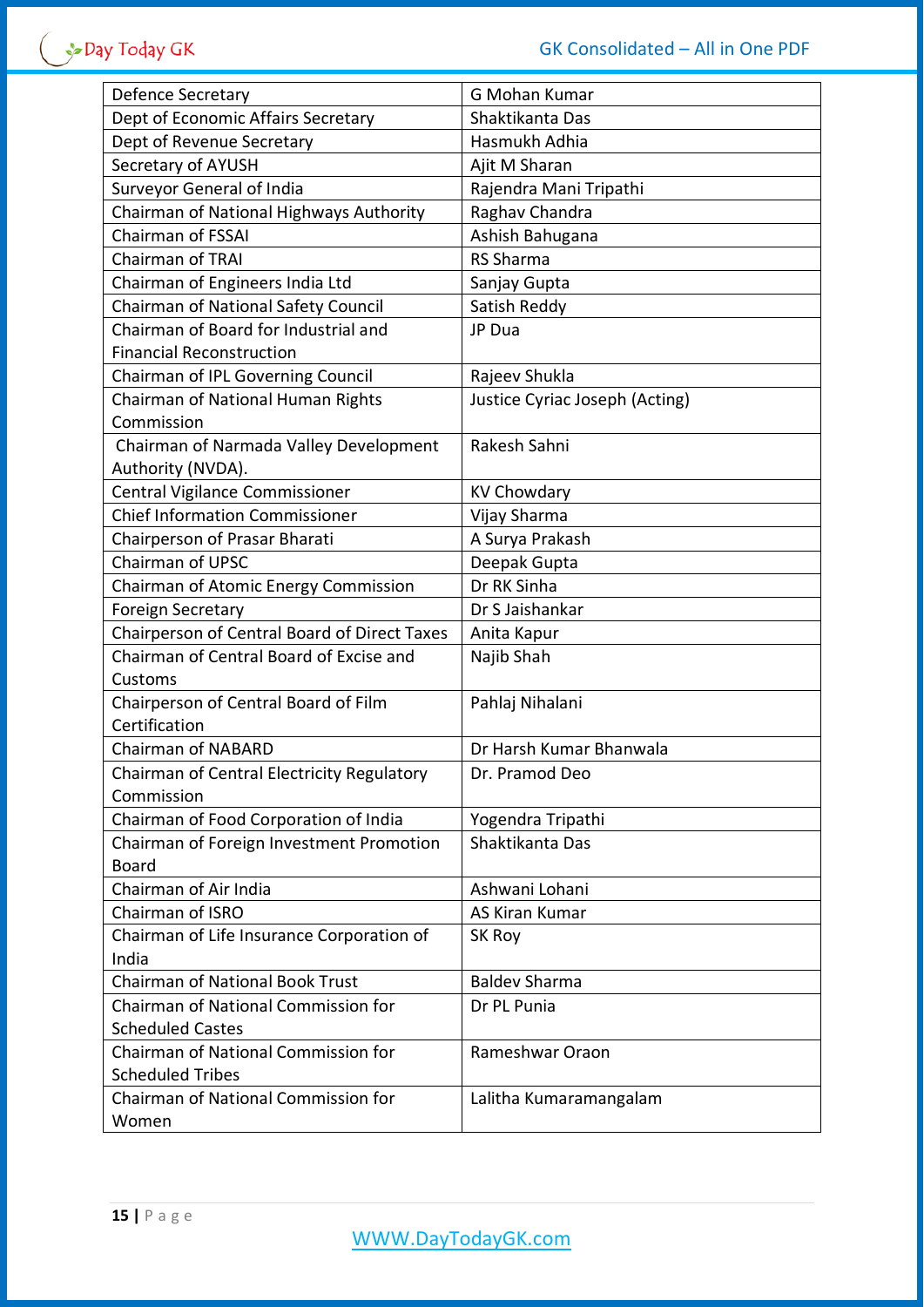| <b>RIVERS AND DAMS</b>       |                                  |                               |  |
|------------------------------|----------------------------------|-------------------------------|--|
| <b>Biggest Dams in India</b> |                                  |                               |  |
| <b>State</b>                 | Dam                              | River                         |  |
| Uttaranchal                  | Tehri Dam                        | Bhagirathi River              |  |
| <b>Himachal Pradesh</b>      | <b>Bhakra Nangal Dam</b>         | Sutlej river                  |  |
| Orissa                       | Hirakud dam                      | Mahanadi River                |  |
| Andhra Pradesh.              | Nagarjuna Sagar Dam 124 meters   | Krishna River                 |  |
| Gujarat                      | Sardar Sarovar Dam / Narmada Dam | Narmada River                 |  |
|                              | 163 meters,                      |                               |  |
|                              | <b>Other Dams</b>                |                               |  |
| AndhraPradesh                | Nizam Sagar Dam                  | Manjira River                 |  |
| AndhraPradesh                | Somasila Dam                     | <b>Pennar River</b>           |  |
| AndhraPradesh                | Prakasam Barrage                 | Krishna River                 |  |
| AndhraPradesh                | Dindi Reservoir                  | Krishna River                 |  |
| AndhraPradesh                | <b>Lower Manair Reservoir</b>    |                               |  |
| AndhraPradesh                | Tatipudi Reservoir Project       | Gosthani River                |  |
| AndhraPradesh                | Srisailam Dam                    | Krishna River                 |  |
| AndhraPradesh                | Singur dam                       |                               |  |
| AndhraPradesh                | Gandipalem Reservoir             | Gandipalem, Manneru River     |  |
| AndhraPradesh                | Ramagundam Dam                   | Godavari                      |  |
| AndhraPradesh                | Dummaguden Dam                   | Godavari                      |  |
| AndhraPradesh                | Himayat Sagar Reservoir          | <b>River Musi</b>             |  |
| AndhraPradesh                | Shriram Sagar Reservoir          | Godavari River                |  |
| Gujarat                      | Ukai Dam                         |                               |  |
| Gujarat                      | Dharoi Dam                       | <b>Banas River</b>            |  |
| Gujarat                      | Kadana dam                       | Mahi River                    |  |
| Gujarat                      | Dantiwada Dam                    | Sabarmati River               |  |
| HimachalPradesh              | Pandoh Dam                       | <b>Beas River</b>             |  |
| HimachalPradesh              | <b>Bhakra Nangal Dam</b>         | Sutlej River                  |  |
| HimachalPradesh              | Nathpa Dam                       | Sutlej River                  |  |
| HimachalPradesh              | Chamera Dam                      | Ravi River                    |  |
| HimachalPradesh              | Gobind Sagar, Reservoir          | Sutlej River                  |  |
| HimachalPradesh              | Maharana Pratap Sagar Reservoir  |                               |  |
| Jammu & Kashmir              | Salal Project                    | <b>Chenab River</b>           |  |
| Jammu & Kashmir              | <b>Baglihar Dam</b>              | <b>Chenab River</b>           |  |
| Jammu & Kashmir              | Chutak Hydroelectric Project     |                               |  |
| Jammu & Kashmir              | Dumkhar Hydroelectric Dam        | <b>Indus River</b>            |  |
| Jammu & Kashmir              | Uri Hydroelectric Dam            | Jhelum River                  |  |
| Jharkhand                    | <b>Maithon Dam</b>               | <b>Barakar River</b>          |  |
| Jharkhand                    | Chandil Dam                      | Subarnarekha River            |  |
| Jharkhand                    | Panchet Dam                      | Damodar River                 |  |
| Karnataka                    | Tunga Bhadra Dam                 | Tungabhadra River and Krishna |  |
|                              |                                  | River                         |  |
| Karnataka                    | Linganamakki dam                 | Sharavathi River              |  |
| Karnataka                    | Kadra Dam                        | Kalinadi River                |  |
| Karnataka                    | Alamatti Dam                     | Krishna River                 |  |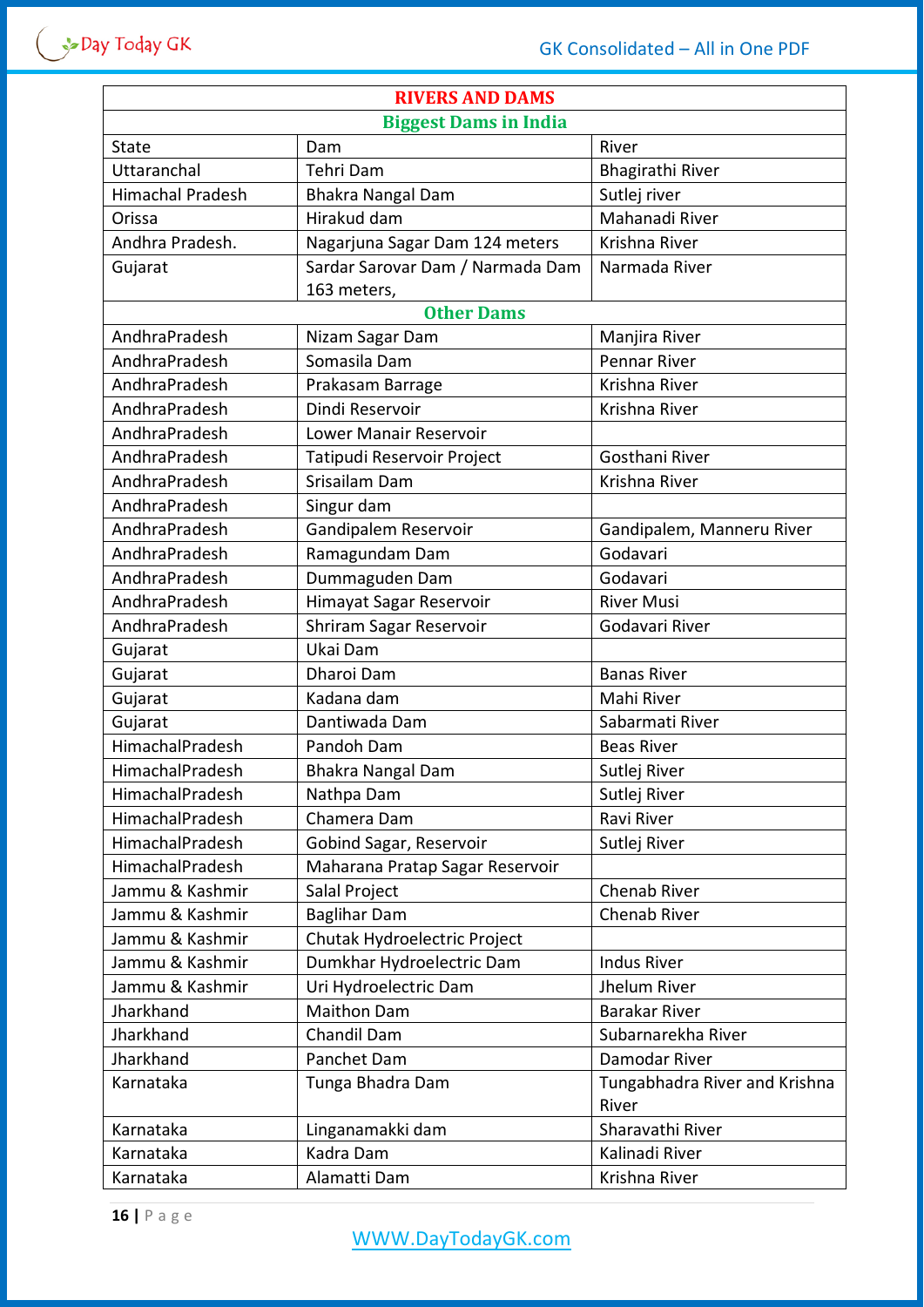| Karnataka     | Supa Dam                | Kali River                      |
|---------------|-------------------------|---------------------------------|
| Karnataka     | Krishna Raja Sagara Dam | <b>Cauvery River</b>            |
| Karnataka     | Harangi Dam             | <b>Cauvery River</b>            |
| Karnataka     | Ghataprabha Reservoir   | Ghataprabha River               |
| Karnataka     | Manchanabele Dam        |                                 |
| Karnataka     | Narayanpur Dam          | Krishna River                   |
| Karnataka     | Kodasalli Dam           | Kali River                      |
| Karnataka     | Basava Sagara Dam       |                                 |
| Karnataka     | Hemavathi Reservoir     |                                 |
| Kerala        | Banasura Sagar Dam      | Chalakudy River                 |
| Kerala        | Malampuzha Dam          | Malampuzha River                |
| Kerala        | Peechi Dam              |                                 |
| Kerala        | Idukki Dam              | Periyar River                   |
| Kerala        | Kundala Dam             | Parambikulam River              |
| Kerala        | Parambikulam Dam        | Parambikulam River              |
| Kerala        | Walayar Dam             | <b>Walayar River</b>            |
| Kerala        | Mullaperiyar Dam        | Pennar River                    |
| Kerala        | Neyyar Dam              | <b>Pennar River</b>             |
| MadhyaPradesh | Rajghat Dam             | <b>Betwa River</b>              |
| MadhyaPradesh | Barna Dam               | <b>Barna River</b>              |
| MadhyaPradesh | Indirasagar Project     | Narmada River                   |
| MadhyaPradesh | Narmada Dam Project     | Narmada River                   |
| MadhyaPradesh | Bargi Dam               | Narmada River                   |
| MadhyaPradesh | <b>Bansagar Dam</b>     | Son River                       |
| MadhyaPradesh | Gandhi Sagar Dam        | <b>Chambal River</b>            |
| MadhyaPradesh | Tawa Reservoir          | <b>Tawa River</b>               |
| Maharashtra   | Yeldari Dam             | Purna River                     |
| Maharashtra   | Ujani Dam               | <b>Bhima River</b>              |
| Maharashtra   | Pawna Dam               | Pawna River                     |
| Maharashtra   | Mulshi Dam              | Mula River                      |
| Maharashtra   | Koyna Dam               | Koyna River                     |
| Maharashtra   | Jaikwadi Dam            | Godavari River                  |
| Maharashtra   | <b>Bhatsa Dam</b>       | <b>Bhatsa and Chorna rivers</b> |
| Maharashtra   | <b>Wilson Dam</b>       | Pravara River                   |
| Maharashtra   | Tansa Dam               |                                 |
| Maharashtra   | Panshet Dam             | Mutha River                     |
| Maharashtra   | Mula Dam                |                                 |
| Maharashtra   | Kolkewadi Dam           | Koyna River                     |
| Maharashtra   | Girna Dam               | Girna and Godavari River        |
| Maharashtra   | Bhandardara Dam         | <b>Arthur Lake</b>              |
| Maharashtra   | Vaitarna Dam            | Vaitarna River                  |
| Maharashtra   | Radhanagari Dam         | <b>Bhogawati River</b>          |
| Maharashtra   | Nandur Madhmeshwar      |                                 |
| Maharashtra   | Manair Dam              | <b>Manair River</b>             |
| Maharashtra   | Khadakwasla Dam         | Mutha River                     |
| Maharashtra   | Gangapur Dam            |                                 |
|               |                         |                                 |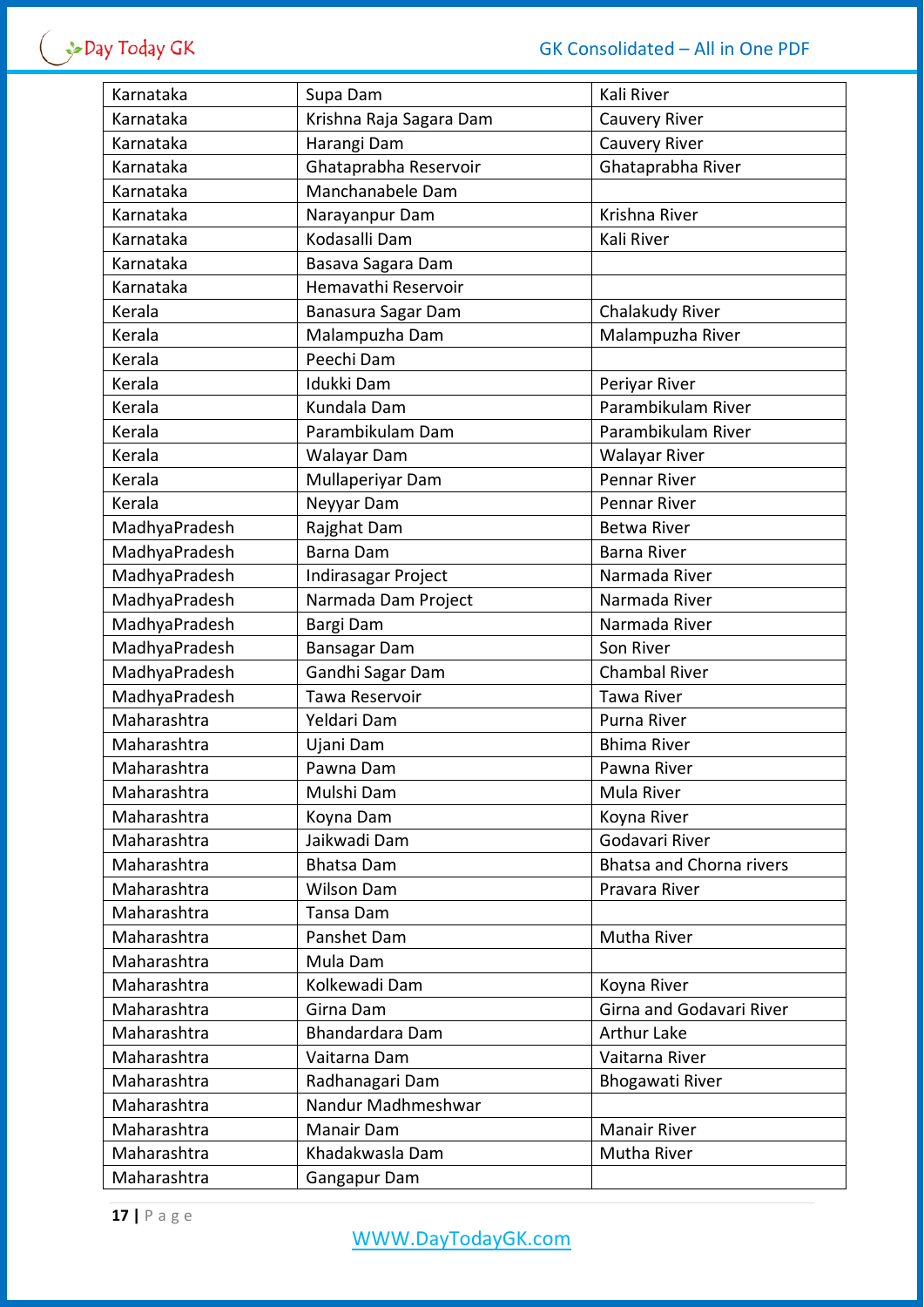| Orissa              | Jalaput Dam                    |                            |
|---------------------|--------------------------------|----------------------------|
| Orissa              | Balimela Reservoir             | Sileru River               |
| Orissa              | Indravati Dam                  | Indravati River            |
| Orissa              | <b>Hirakud Dam</b>             | Mahanadi River             |
| <b>Tamil Nadu</b>   | Vaigai Dam                     | Vaigai River               |
| <b>Tamil Nadu</b>   | Aliyar Reservoir               | River Aliyar               |
| <b>Tamil Nadu</b>   | <b>Chittar Reservoir</b>       | <b>Chittar River</b>       |
| <b>Tamil Nadu</b>   | Krishnagiri Reservoir          |                            |
| <b>Tamil Nadu</b>   | <b>Manimuthar Reservoir</b>    |                            |
| <b>Tamil Nadu</b>   | Pechiparai Reservoir           | River Kodayar              |
| <b>Tamil Nadu</b>   | Soolagiri Chinnar Reservoir    |                            |
| <b>Tamil Nadu</b>   | Thunakadavu Reservoir          | Chalakudy River            |
| <b>Tamil Nadu</b>   | Varattupallam Reservoir        |                            |
| <b>Tamil Nadu</b>   | <b>Vidur Reservoir</b>         |                            |
| <b>Tamil Nadu</b>   | Perunchani Dam                 | Paralayar River            |
| <b>Tamil Nadu</b>   | Amaravathi Reservoir           |                            |
| <b>Tamil Nadu</b>   | <b>Gundar Reservoir</b>        | Berijam Lake               |
| <b>Tamil Nadu</b>   | Kullursandai Reservoir         | Arjuna Nadi                |
| <b>Tamil Nadu</b>   | Pambar Reservoir               | Pambar River               |
| <b>Tamil Nadu</b>   | Periyar Reservoir              | Periyar River              |
| <b>Tamil Nadu</b>   | <b>Stanley Reservoir</b>       | Kaveri River               |
| <b>Tamil Nadu</b>   | <b>Uppar Reservoir</b>         |                            |
| <b>Tamil Nadu</b>   | Vattamalaikarai Odai Reservoir | Odai River                 |
| <b>Tamil Nadu</b>   | Willingdon Reservoir           | Periya Odai River          |
| <b>Tamil Nadu</b>   | Mettur Dam                     | Kaveri River               |
| <b>Tamil Nadu</b>   | Bhavanisagar Reservoir         | <b>Bhavani River</b>       |
| <b>Tamil Nadu</b>   | Kodaganar Reservoir            | Kodagananar River          |
| <b>Tamil Nadu</b>   | Manimukthanadhi Reservoir      |                            |
| <b>Tamil Nadu</b>   | Parambikulam Reservoir         | Parambikulam River         |
| <b>Tamil Nadu</b>   | Sholayar Reservoir             |                            |
| <b>Tamil Nadu</b>   | Thirumurthi Reservoir          | Parmabikulam Aliyar River  |
| <b>Tamil Nadu</b>   | Varadamanadhi Reservoir        |                            |
| <b>Tamil Nadu</b>   | Vembakottai Reservoir          | Vaippar River              |
| <b>Tamil Nadu</b>   | Manjalar Reservoir             |                            |
| <b>UttarPradesh</b> | Parichha Dam                   | <b>Betwa River</b>         |
| <b>UttarPradesh</b> | <b>Rihand Project</b>          | Rihand River and Son River |
| UttarPradesh        | Govind Ballabh Pant Sagar Dam  | <b>Rihand River</b>        |
| Uttrakhand          | Tehri Dam                      | Bhagirathi River           |
| Uttrakhand          | Dhauli Ganga Dam               | Ganga River                |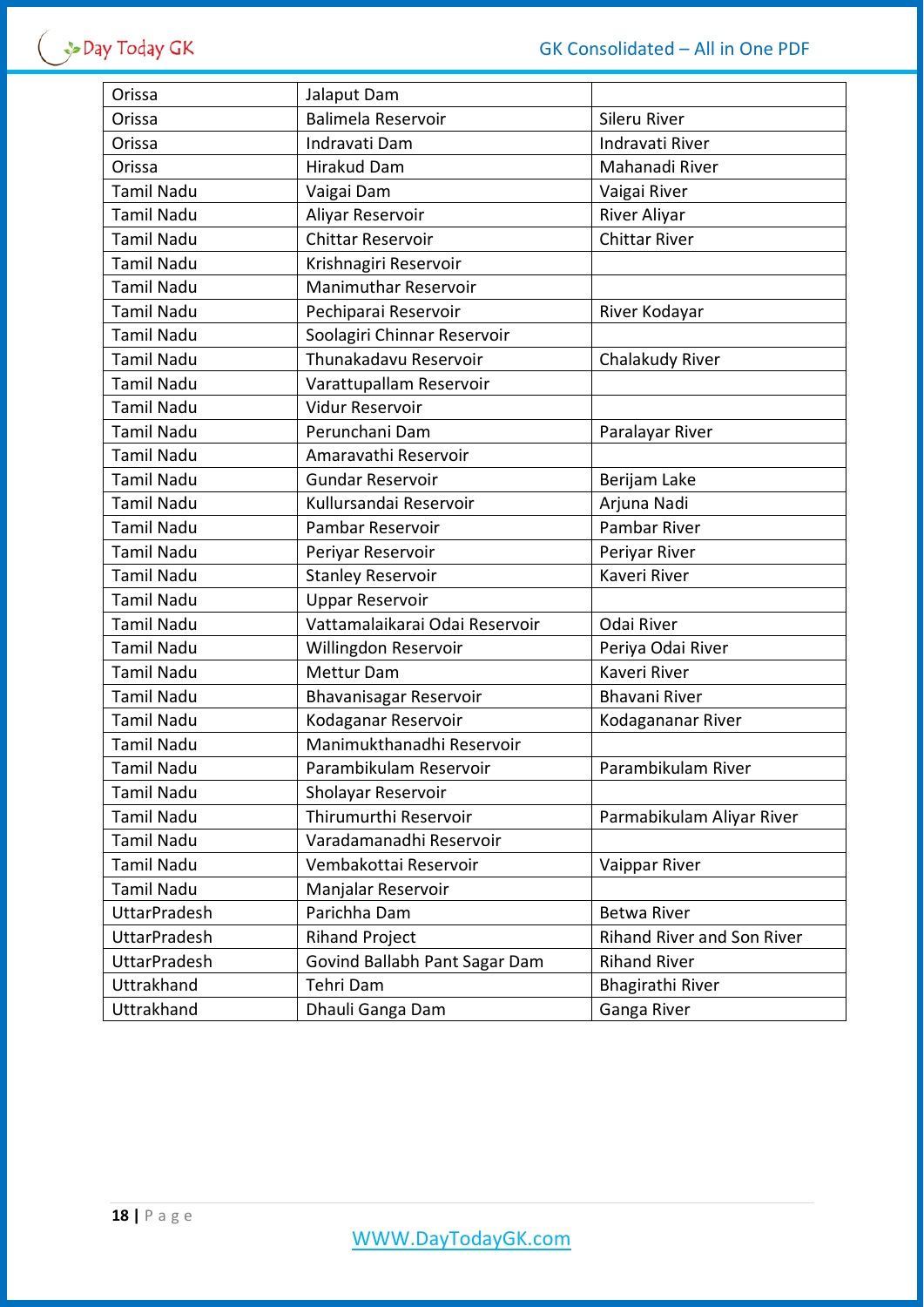|  | <b>SPECIAL SECURITY FORCES OF INDIA</b> |  |  |
|--|-----------------------------------------|--|--|
|--|-----------------------------------------|--|--|

| <b>Security Force</b>       | <b>Year of</b>   | <b>Main Function</b>                  | <b>Chief</b>     |
|-----------------------------|------------------|---------------------------------------|------------------|
|                             | <b>Formation</b> |                                       |                  |
| Research and                | 1968             | <b>Collection of external</b>         | Rajinder Khanna  |
| Analysis Wing (RAW)         |                  | intelligence, counter-terrorism       |                  |
| - India's External          |                  | and covert operations.                |                  |
| Intelligence Agency.        |                  | Responsible for obtaining and         |                  |
|                             |                  | analyzing information about           |                  |
|                             |                  | foreign governments,                  |                  |
|                             |                  | corporations and persons.             |                  |
| National                    | 2008             | Deals with Militancy,                 | Sharad Kumar     |
| <b>Investigation Agency</b> |                  | Insurgency, and Left-wing             |                  |
| (NIA) - India's             |                  | terrorism, bomb blasts and            |                  |
| <b>Central Counter</b>      |                  | terrorist attacks, infiltration       |                  |
| <b>Terrorism Law</b>        |                  | across borders, arm smuggling,        |                  |
| Enforcement                 |                  | drug smuggling, pushing of fake       |                  |
| Agency.                     |                  | Indian currencyetc                    |                  |
| Anti-Terrorist Squad        | 2004             | Gathering information                 |                  |
| (ATS) -                     |                  | regarding anti-national               |                  |
|                             |                  | elements active in the state of       |                  |
|                             |                  | Maharashtra.                          |                  |
|                             |                  |                                       |                  |
|                             |                  | Coordinates with the central          |                  |
|                             |                  | intelligence agencies.                |                  |
| <b>Special Frontier</b>     | 1962             | Conducted covert operations           | Rajinder Khanna  |
| Force (SFF) -               |                  | behind Chinese lines in the           |                  |
|                             |                  | event of another Sino-Indian          |                  |
|                             |                  | War.                                  |                  |
|                             |                  |                                       |                  |
|                             |                  | Comes under RAW.                      |                  |
| <b>Special Protection</b>   | 1985             | Responsible for the security of       | Vivek Srivastava |
| Group (SPG) -               |                  | Prime Minister and other top          |                  |
| India's                     |                  | officials and their families.         |                  |
| Administrative              |                  |                                       |                  |
| Protective Agency           |                  |                                       |                  |
| Rapid Action Force          | 1991             | Formed to deal with riots and         | Prakash Mishra   |
| (RAF) - Specialized         |                  | strife.                               |                  |
| wing of Central             |                  | Has executed prompt rescue            |                  |
| <b>Reserve Police Force</b> |                  | and relief operations during          |                  |
|                             |                  | floods, earthquakes,                  |                  |
|                             |                  | cyclonesetc.                          |                  |
|                             |                  | Forcefully acted against              |                  |
|                             |                  | <b>Communal Violence as Terrorist</b> |                  |
|                             |                  | attacks                               |                  |
|                             |                  |                                       |                  |
|                             |                  |                                       |                  |
|                             |                  |                                       |                  |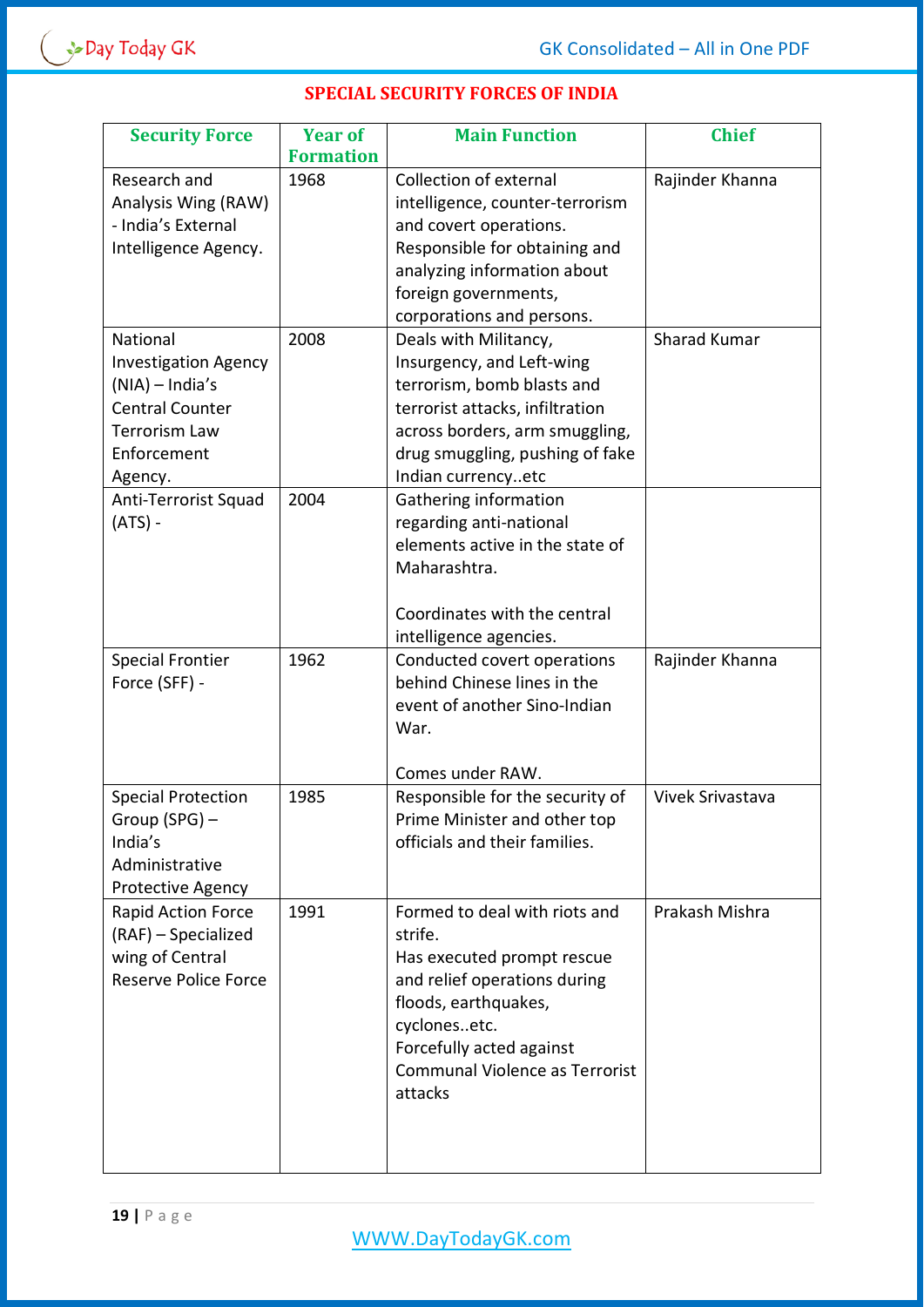| Commando<br><b>Battalions for</b><br><b>Resolute Action</b><br>(CoBRA) - Parent<br><b>Agency is CRPF</b> | 2008 | Trained and Equipped for<br>commando and guerrilla/jungle<br>warfare.                                                                                                                                    | Prakash Mishra           |
|----------------------------------------------------------------------------------------------------------|------|----------------------------------------------------------------------------------------------------------------------------------------------------------------------------------------------------------|--------------------------|
| <b>National Security</b><br>Guard (NSG) $-$<br><b>Premier Counter</b><br>Terrorism Force of<br>India     | 1985 | Operates under Ministry of<br>Home Affairs.<br>Protects VIPs, conducts anti-<br>sabotage operations, rescues<br>hostages, neutralizing terrorist<br>threats, and responds to<br>hijacking and piracy     | <b>RC Tayal</b>          |
| <b>Border Security</b><br>Force (BSF)                                                                    | 1965 | Operates under the Ministry of<br>Home Affairs.<br>Responsible for protecting the<br>India's land borders and<br>preventing trans-border crimes.                                                         | Devendra Kumar<br>Pathak |
| <b>Assam Rifles</b><br>(Old name - Cachar<br>Levy)                                                       | 1835 | Oldest Paramilitary force of<br>India.<br><b>Guarding Indo-Myanmar</b><br><b>Border</b>                                                                                                                  | <b>RK Rana</b>           |
| <b>Central Reserve</b><br>Police Force                                                                   | 1949 | Assisting the States and Union<br><b>Territories in Police Operations</b><br>to maintain law and order.                                                                                                  | Prakash Mishra           |
| Indo-Tibetan Border<br>Police                                                                            | 1962 | Para-Military force for security<br>along the Indo-Tibetan border.<br>Highly trained in<br>Mountaineering and Disaster<br>Management.                                                                    | Krishna Chaudhary        |
| Central Industrial<br><b>Security Forces</b>                                                             | 1983 | Provides security cover to the<br>industrial units located all over<br>India. The units include major<br>ports, atomic power stations,<br>defence units, major refineries,<br>and Space installationsetc | Surender Singh           |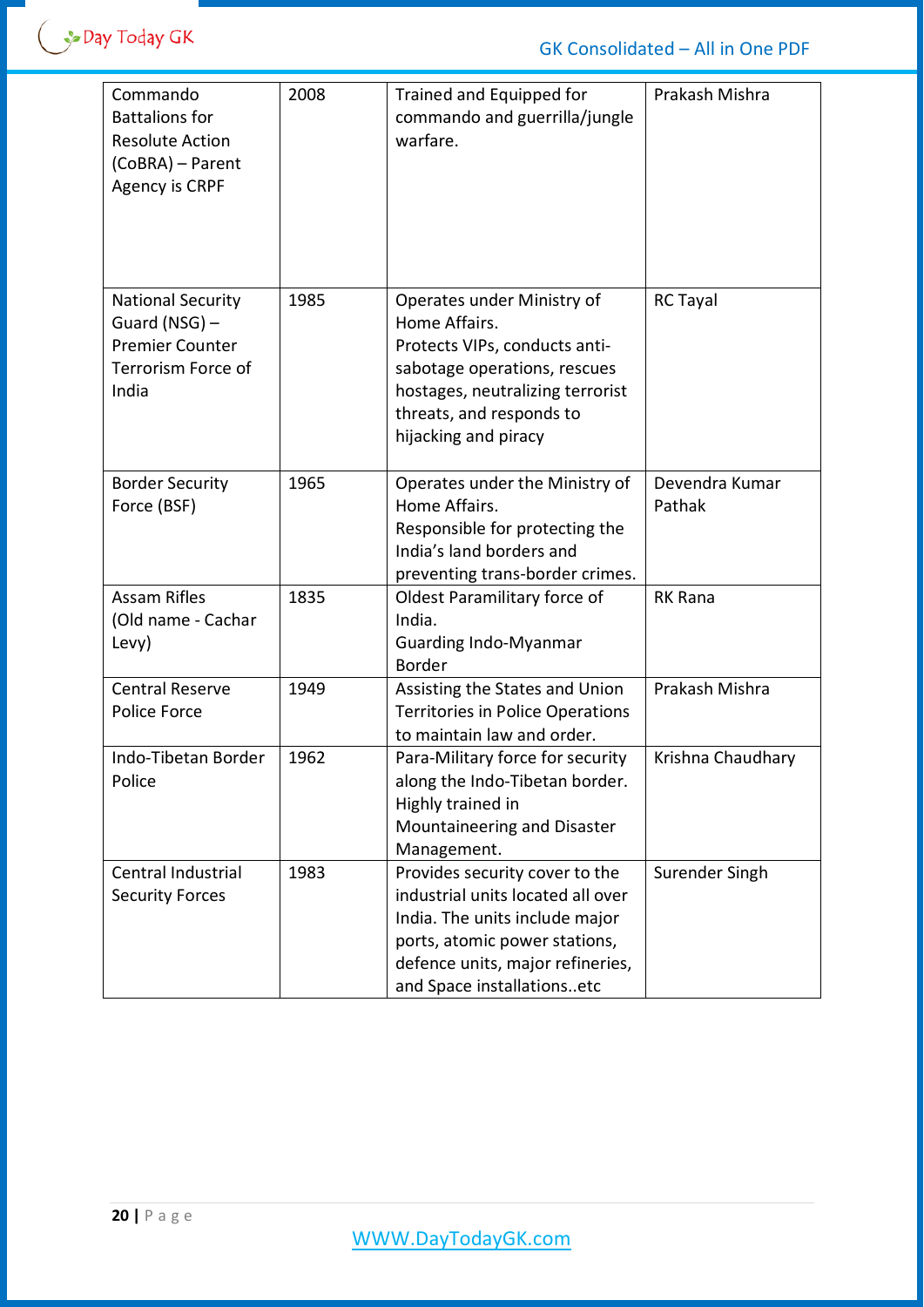# **IMPORTANT LAKES OF INDIA**

| <b>Name of the Lake</b>    | <b>State</b>                         |
|----------------------------|--------------------------------------|
| Chilka Lake                | Odisha                               |
| Kolleru Lake               | Andhra Pradesh                       |
| Loktak Lake                | Manipur                              |
| Lonar Lake                 | Maharashtra                          |
| Pangong Lake               | Jammu and Kashmir                    |
| <b>Pulicat Lake</b>        | Tamil Nadu and Andhra Pradesh Border |
| Sambhar Lake               | Rajasthan                            |
| Tsomarari Lake             | Jammu and Kashmir                    |
| Vembanad Lake              | Kerala                               |
| <b>Wular and Dal Lakes</b> | Jammu and Kashmir                    |

#### **FOLK DANCES OF INDIA**

| <b>State</b>            | <b>Type of folk dance associated</b>                                 |
|-------------------------|----------------------------------------------------------------------|
| Assam                   | Ankiya Nat, KirtaniaNatak, Ojapali, Bihu                             |
| <b>Bihar</b>            | Bidesia, SenkelaChhau, Jat-JatniBidpada, Ramkhelia.                  |
| Gujarat                 | Bhavaigarba                                                          |
| Haryana                 | Swang, Naqqal                                                        |
| <b>Himachal Pradesh</b> | Kariyala, Bhagat, Raslhanld, Harnatra Haran or Harin                 |
| Jammu and Kashmir       | BhandPathar or Bhandlashna, VetalDhamali.                            |
| Karnataka               | Yakshagana, BedaraVesha, DolluKunitha, Santa, Doddata-Bayalata,      |
|                         | TalaMaddle or Prasang. Dasarata, Radhna                              |
| Kerala                  | Kodiyattam, Margam Kali,                                             |
|                         | MudiattamTherayattam, ChavittuNadakam, Chakyarkoothu                 |
| Madhya Pradesh          | Maanch, Nacha.                                                       |
| Maharashtra             | Tamasha, LalitBharud, Gondha, Dashavatar, Lavni.                     |
| Orissa                  | Pala Jtra, Daskathia, Mayurbhanj Chhau, Mangal Ras, Sowang.          |
| Punjab                  | Naqqal, Swangbhangra                                                 |
| Rajasthan               | Khyal, Rasdhari, Rammat, TurraKilangi, Gauri, Nautanki, Ihamtara     |
| Andhra Pradesh          | VeethiNatakam, Burrakatha, lambadi, koya                             |
| <b>Tamil Nadu</b>       | Therukuttu, Veethi Natakam, Bhagwat Mela Natakam, Kurvaanji, Pagal   |
|                         | Vasham, Kavadi Chindu.                                               |
| <b>Uttar Pradesh</b>    | Bhagat, Sang-Swang, Nagqual.                                         |
| Goa                     | Fugadi, Dashavatar, Pernijagar, Musalkhel, Samainrutya, Gonph dance, |
|                         | Dekhni, Kunbidance, Ghodemodni, Dhalo, Tonyamel, Talgadi             |
| West Bengal             | Chhau(Purulia), Ganthali                                             |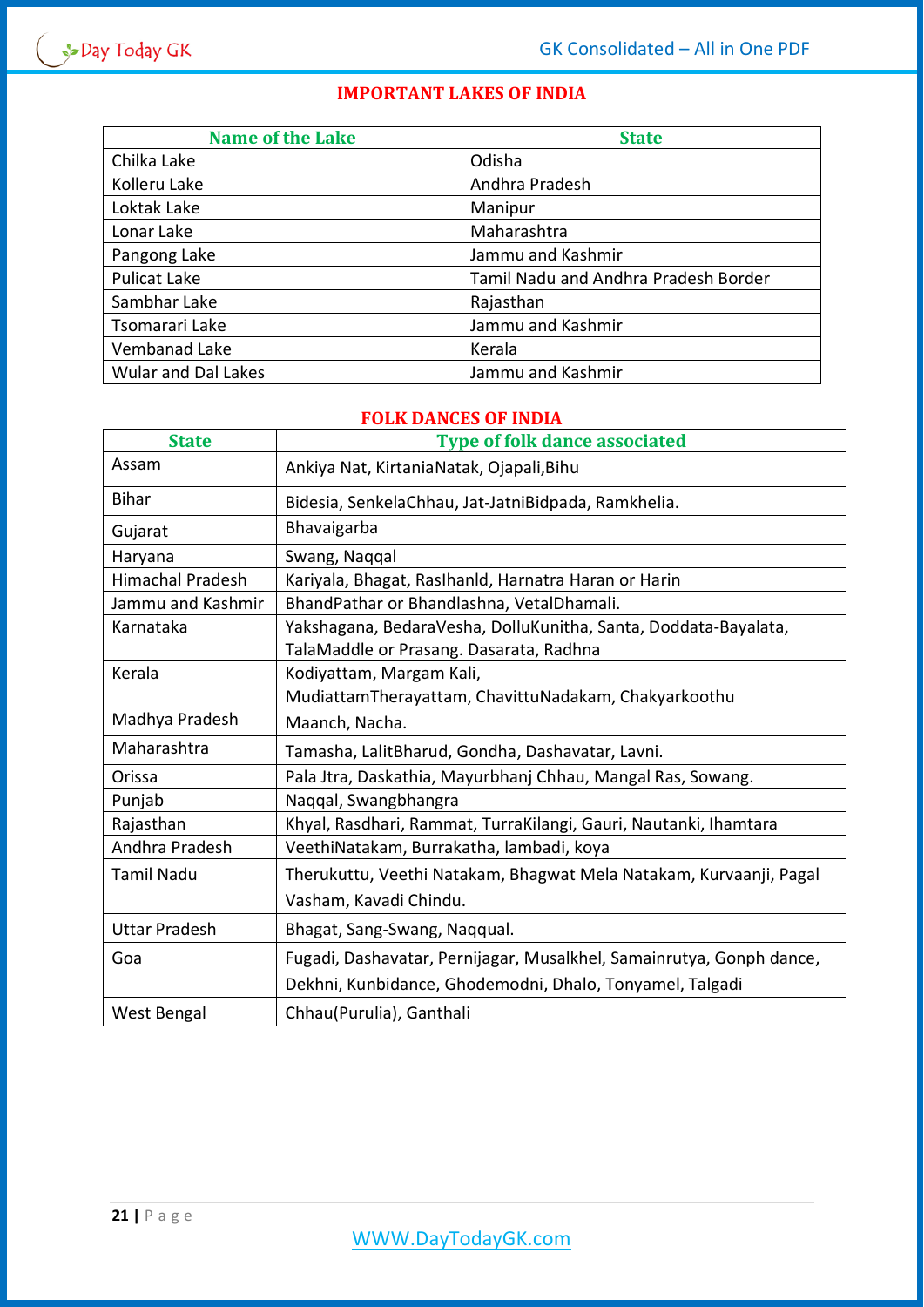| S.No | <b>CLASSICAL DANCES OF INDIA (By Sangeet Natak Akademi)</b><br><b>Dance Form</b><br><b>State</b> |                      |  |
|------|--------------------------------------------------------------------------------------------------|----------------------|--|
|      |                                                                                                  |                      |  |
| 1.   | Bharatanatyam                                                                                    | <b>Tamil Nadu</b>    |  |
| 2.   | Kathak                                                                                           | <b>Uttar Pradesh</b> |  |
| 3.   | Kathakali                                                                                        | Kerala               |  |
| 4.   | Kuchipudi                                                                                        | Andhra Pradesh       |  |
| 5.   | Manipuri                                                                                         | Manipur              |  |
| 6.   | Mohiniyattam                                                                                     | Kerala               |  |
| 7.   | Odissi                                                                                           | Odisha               |  |
| 8.   | Sattriya                                                                                         | Assam                |  |

# **CLASSICAL DANCES OF INDIA (By Sangeet Natak Akademi)**

### **IMPORTANT MISSILES OF INDIA**

| <b>Name of the Missile</b> | <b>Range</b>     | <b>Payload</b>    |
|----------------------------|------------------|-------------------|
| Prithvi I                  | 150 KM           | 1000 kg           |
| Prithvi II                 | 250 km to 350 km | 500 to 1000 kg    |
| Prithvi III                | 350 km to 600 km | 250 to 500 kg     |
| Agni I                     | 700 to 1200 km   | 1000 kg           |
| Agni II                    | 2000 km          | More than 1000 kg |
| Agni III                   | 3000 to 5000 km  | 1500 kg           |
| Agni IV                    | 4000 km          |                   |
| Agni V                     | 5000 to 8000 km  |                   |
| K15                        | 750 Km           | 10 tonnes         |
| K4                         | 3500 to 5000 km  | 17 tonnes         |
| <b>Brahmos</b>             | 290 km           | 200 to 300 kg     |
| Nirbhay                    | 1000 km          | 450 kg            |
| Trishul                    | 8 to 12 km       |                   |
| Akash                      | 45 to 50 km      |                   |
| <b>NAG</b>                 | 7 km             |                   |
| Sagarika                   | 700 km           | 1000 kg           |
| Prahaar                    | 150 km           |                   |

#### **CHIEFS OF ARMED FORCES**

| <b>Name</b>                 | <b>Department</b>                     |
|-----------------------------|---------------------------------------|
| <b>General Dalbir Singh</b> | Chief of Army Staff                   |
| Air Chief Marshal Arup Raha | Chief of Air Staff                    |
| <b>Admiral RK Dhowan</b>    | Chief of the Naval Staff              |
| Air Marshal PP Reddy        | Chief of the Integrated Defence Staff |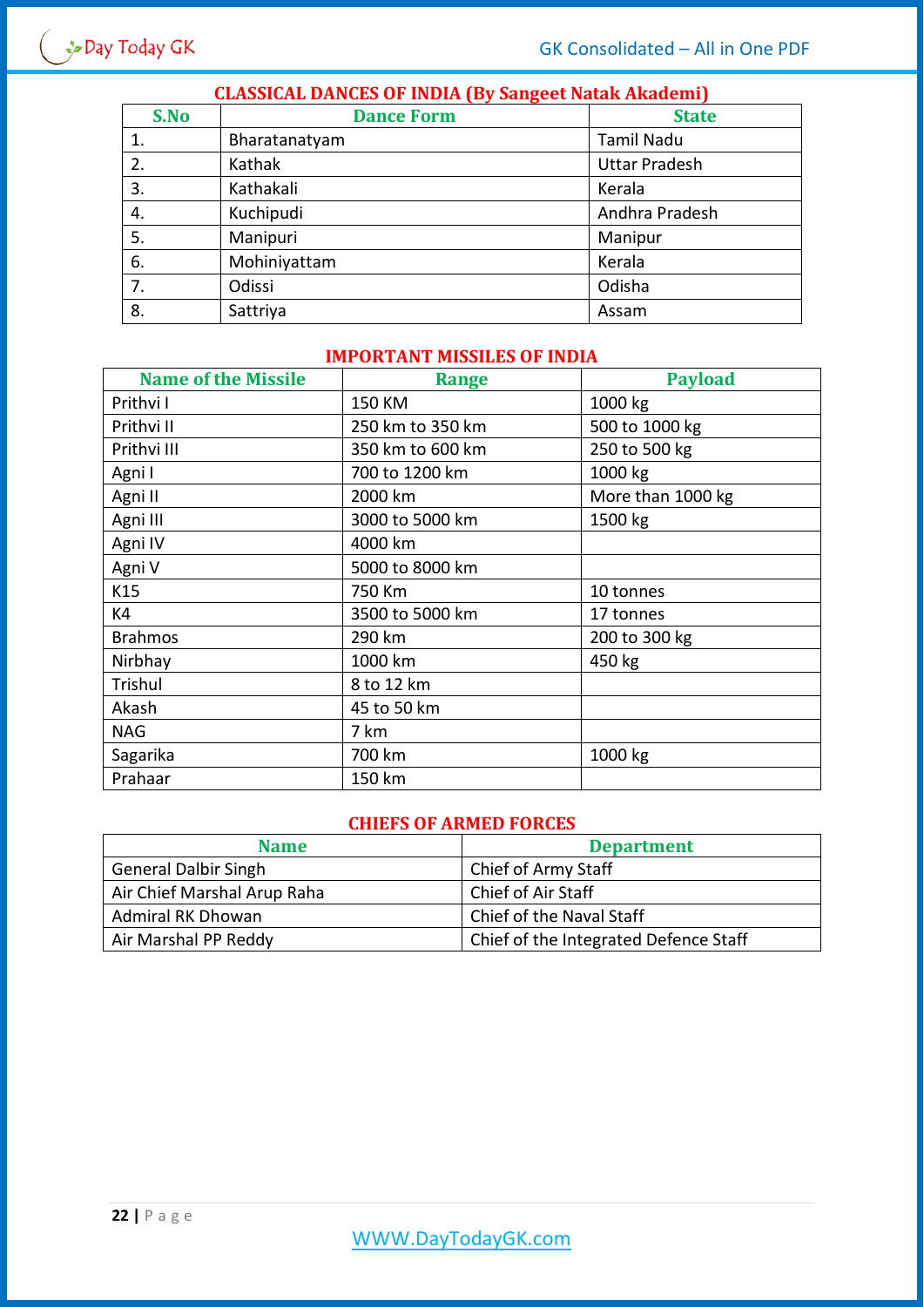# **RAILWAY ZONES IN INDIA**

| <b>Railway Zone</b> | <b>Headquarter</b>  |
|---------------------|---------------------|
| Central             | Mumbai VT           |
| Eastern             | Kolkata             |
| Northern            | New Delhi           |
| North Eastern       | Gorakhpur           |
| North-East Frontier | Maligaon - Guwahati |
| Southern            | Chennai             |
| South Central       | Secunderabad        |
| South Eastern       | Kolkata             |
| Western             | Mumbai              |
|                     | Churchgate          |
| <b>East Coast</b>   | Bhubaneshwar        |
| <b>East Central</b> | Hajipur             |
| North Central       | Allahabad           |
| North Western       | Jaipur              |
| South Western       | Bengaluru (Hubli)   |
| <b>West Central</b> | Jabalpur            |
| South-East Central  | Bilaspur            |
| Kolakata Metro      | Kolkata             |

# **Important National Highways**

| <b>National Highway (NH)</b> | <b>Connects</b>                             |
|------------------------------|---------------------------------------------|
| NH <sub>1</sub>              | New Delhi - Ambala - Jalandhar - Amristar   |
| NH <sub>2</sub>              | Delhi - Mathura - Agra - Kanpur - Allahabad |
|                              | - Varanasi - Kolkata                        |
| NH <sub>3</sub>              | Agra – Gwalior – Nasik – Mumbai             |
| NH <sub>4</sub>              | Thane and Chennai via Pune and Belgaum      |
| NH <sub>5</sub>              | Kolkata - Chennai                           |
| NH <sub>6</sub>              | Kolkata - Dhule                             |
| NH <sub>7</sub>              | Varanasi – Kanyakumari                      |
| NH <sub>8</sub>              | Delhi - Mumbai                              |
| NH <sub>9</sub>              | Mumbai - Vijaywada                          |
| <b>NH10</b>                  | Delhi - Fazilka                             |
| <b>NH24</b>                  | Delhi – Lucknow                             |
| <b>NH26</b>                  | Lucknow – Varanasi                          |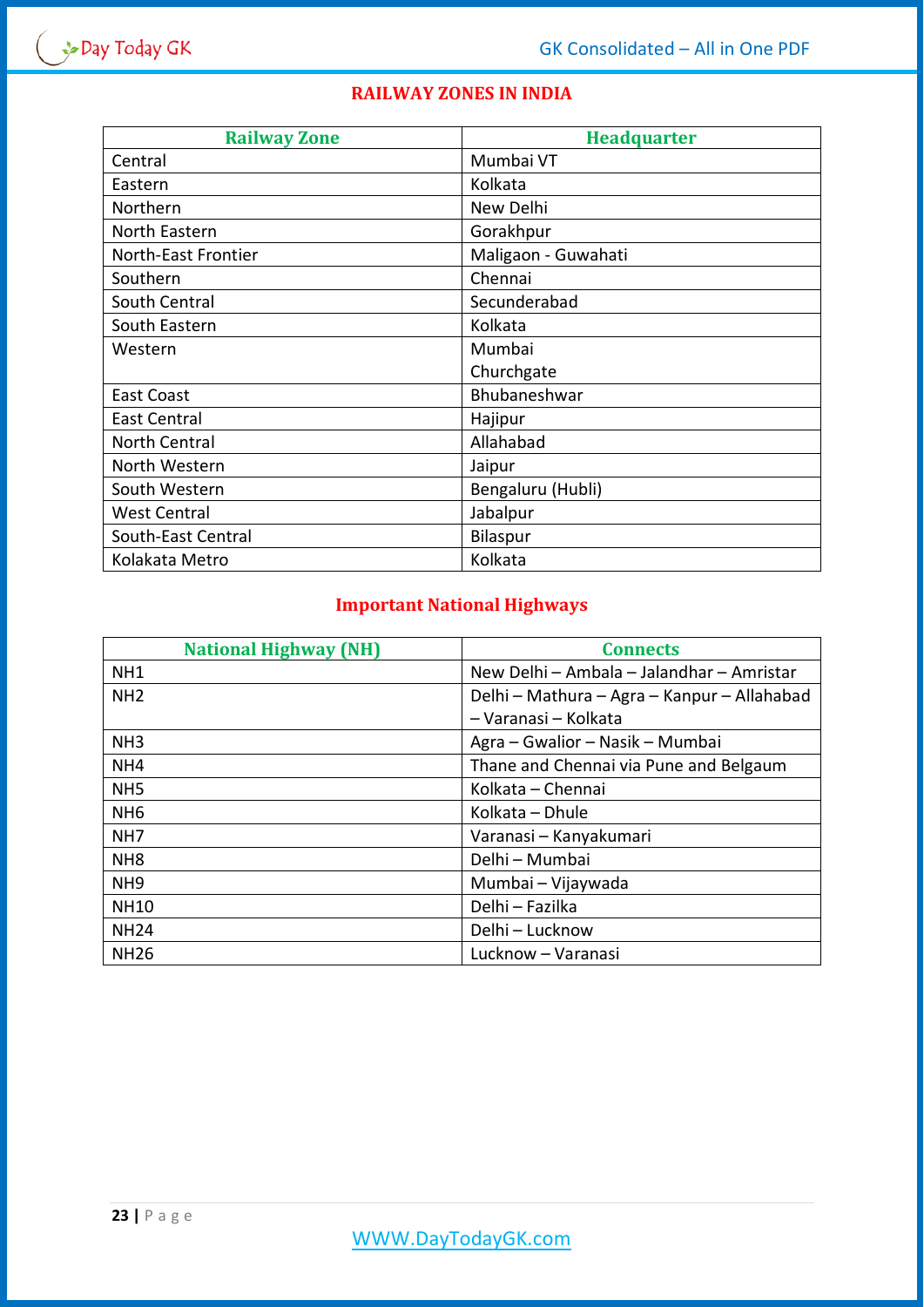# **Major Ports in India**

| <b>Name of the Port</b> | <b>State</b>                |  |
|-------------------------|-----------------------------|--|
| Kandla                  | Gujarat                     |  |
| Mumbai                  | Maharashtra                 |  |
| JL Nehru                | Maharashtra                 |  |
| Marmugoa                | Goa                         |  |
| Mangalore               | Karnataka                   |  |
| Cochin                  | Kerala                      |  |
| Paradip                 | Odisha                      |  |
| Vishakapatnam           | Andhra Pradesh              |  |
| Chennai                 | <b>Tamil Nadu</b>           |  |
| Ennore (Kamarajar)      | Tamil Nadu                  |  |
| Tuticorin               | Tamil Nadu                  |  |
| Port Blair              | Andaman and Nicobar Islands |  |

## **WATER TRANSPORT**

| <b>National Waterways</b> | <b>Connects</b>            | <b>Distance</b> |
|---------------------------|----------------------------|-----------------|
| NW1                       | Allahabad to Haldia        | 1629 KM         |
| NW <sub>2</sub>           | Sadia to Dhubri on         | 819 KM          |
|                           | Brahmaputra river          |                 |
| NW <sub>3</sub>           | Kollam to Kottapuram       | 186 KM          |
| NW4                       | Kakinada to Marakkanam     | 1110 KM         |
|                           | along Godavari and Krishna |                 |
|                           | River                      |                 |

# **INTERNATIONAL AIRPORTS IN INDIA**

| <b>Name of the Airport</b>                   | <b>City</b>        |
|----------------------------------------------|--------------------|
| <b>Begumpet Airport</b>                      | Hyderabad          |
| <b>Calicut International Airport</b>         | Calicut            |
| Chhatrapati Shivaji International Airport    | Mumbai             |
| <b>HAL Airport</b>                           | Bengaluru          |
| Goa Airport                                  | Goa                |
| Netaji Subash Chandra Bose International     | Kolkata            |
| Airport                                      |                    |
| Thiruvananthapuram International Airport     | Thiruvananthapuram |
| Lokpriya Gopinath Bordoloi International     | Guwahati           |
| Airport                                      |                    |
| Sardar Vallabhai Patel International Airport | Ahmedabad          |
| Indira Gandhi International Airport          | Delhi              |
| Chennai International Airport                | Chennai            |
| Sri Guru Ram Das Jee International Airport   | Amristar           |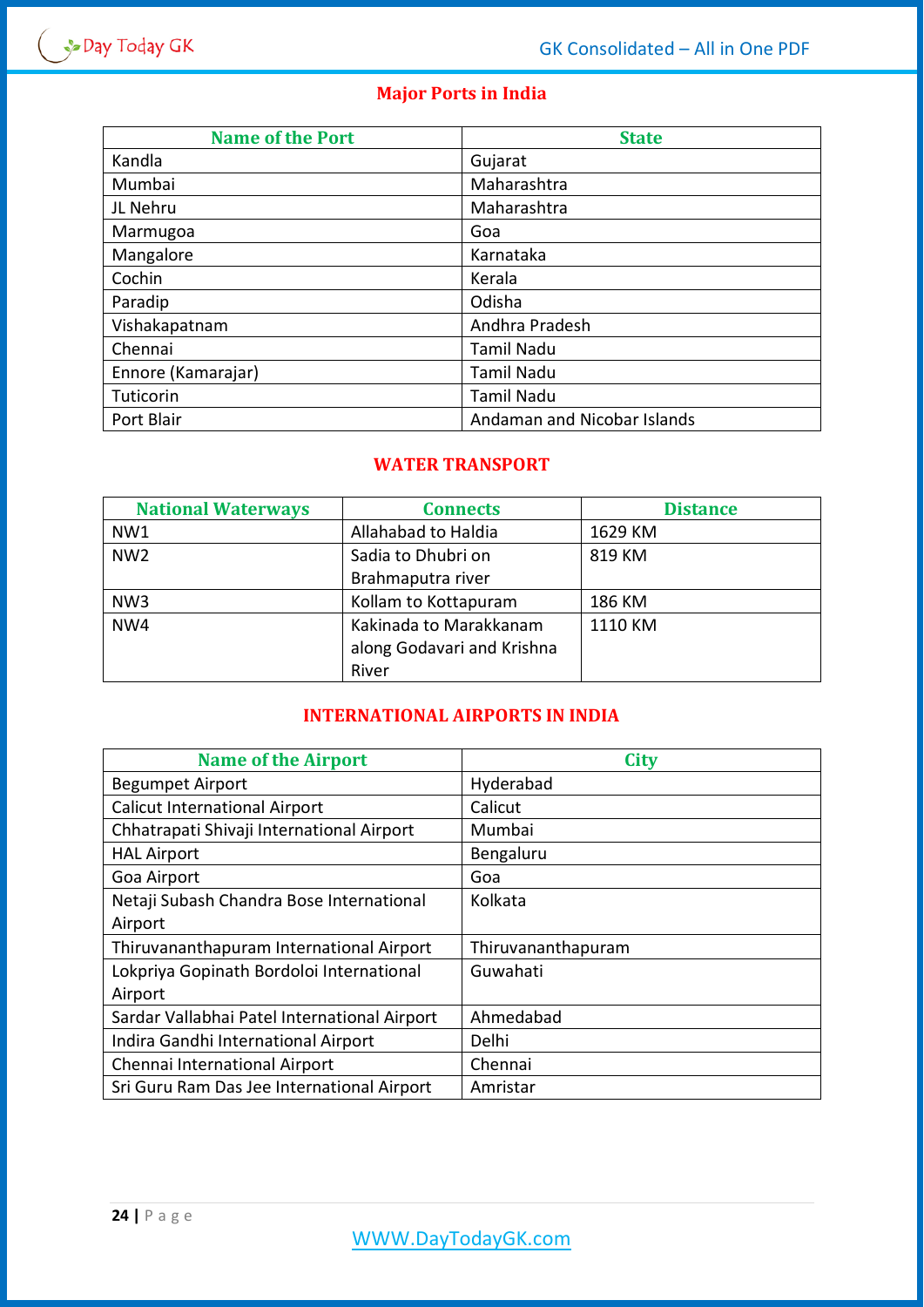# **SOILS IN INDIA**

| <b>Types of Soil</b>       | <b>States</b>                                 |  |
|----------------------------|-----------------------------------------------|--|
| <b>Alluvial Soil</b>       | Punjab, Haryana, Uttar Pradesh, Bihar,        |  |
|                            | Jharkhand                                     |  |
| <b>Black or Regur Soil</b> | Deccan Plateau, Valleys of Krishna and        |  |
|                            | Godavari, Andhra Pradesh, Madhya Pradesh,     |  |
|                            | and Tamil Nadu                                |  |
| <b>Red Soil</b>            | Eastern Ports of Deccan Plateau, Tamil Nadu,  |  |
|                            | Goa, Odisha, and Meghalaya                    |  |
| Laterite                   | Summits of Eastern and Western Ghats,         |  |
|                            | Asom Hills, Andhra Pradesh, Karnataka,        |  |
|                            | West Bengal and Odisha                        |  |
| <b>Desert</b>              | West and North West India, Rajasthan,         |  |
|                            | North Gujarat, Southern Punjab                |  |
| Mountain                   | Hills of Jammu and Kashmir, Uttrakhand, and   |  |
|                            | <b>Asom Hills</b>                             |  |
| Saline and Alkaline        | Drier parts of Bihar, Jharkhand, UP, Haryana, |  |
|                            | Punjab, Rajasthan, Maharashtra                |  |
| Reaty and Marshy           | Kerala, Coastal Regions of Odisha, Tamil      |  |
|                            | Nadu and Sunderband of West Bengal            |  |

## **TYPES OF WRITS**

| <b>Writ Name</b> | <b>Meaning</b>         | <b>Purpose of the Writ</b>    |
|------------------|------------------------|-------------------------------|
| Habeas Corpus    | You may have the body  | To release a person who has   |
|                  |                        | been detained unlawfully      |
|                  |                        | whether in prison or in       |
|                  |                        | custody                       |
| Mandamus         | We Command             | To secure the performance     |
|                  |                        | of public duties by lower     |
|                  |                        | court, tribunal or public     |
|                  |                        | authority                     |
| Certiorari       | To be certified        | To quash the order already    |
|                  |                        | passed by an inferior court,  |
|                  |                        | tribunal or quasi judicial    |
|                  |                        | authority                     |
| Prohibition      | The act of stopping    | To prohibit an inferior court |
|                  | something              | from continuing the           |
|                  |                        | proceedings in a particular   |
|                  |                        | case where it has no          |
|                  |                        | jurisdiction to try           |
| Quo Warranto     | What is your Authority | To restrain a person from     |
|                  |                        | holding a public office to    |
|                  |                        | which he is not entitled      |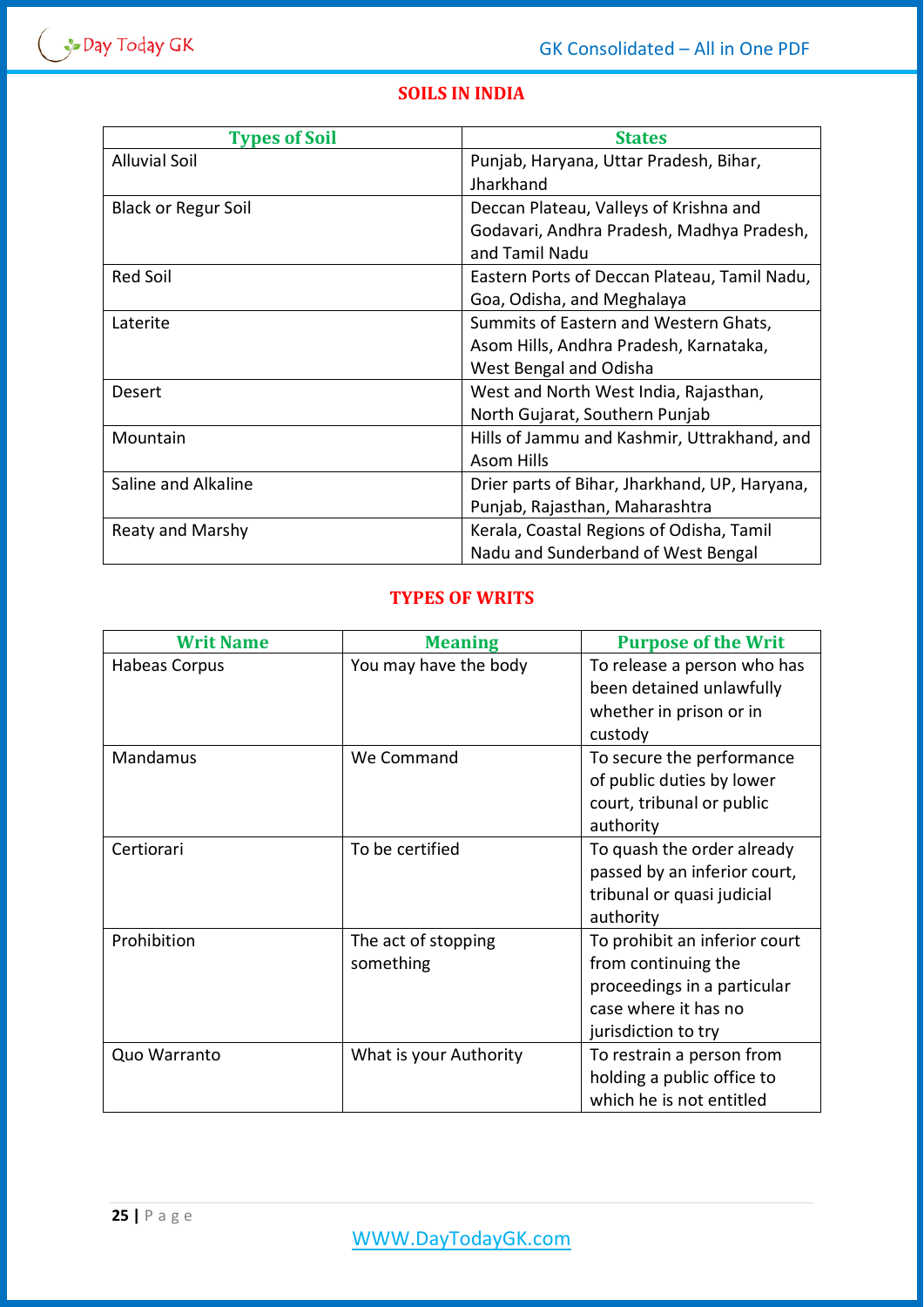| <b>First Schedule</b>    | List of States and Union Territories               |  |
|--------------------------|----------------------------------------------------|--|
| Second Schedule          | Salaries of President, Governors, Chief            |  |
|                          | Justice, Judges of Supreme Court and High          |  |
|                          | Court, CAG                                         |  |
| <b>Third Schedule</b>    | Forms of Oaths and Affirmations                    |  |
| <b>Fourth Schedule</b>   | Allocate Seats for each state of India and         |  |
|                          | Rajya Sabha                                        |  |
| <b>Fifth Schedule</b>    | Administration and Control of Scheduled            |  |
|                          | <b>Areas and Tribes</b>                            |  |
| Sixth Schedule           | Provisions for administration of tribal area in    |  |
|                          | Assam, Meghalaya, Tripura, Mizoram, and            |  |
|                          | <b>Arunachal Pradesh</b>                           |  |
| Seventh Schedule         | Gives Allocation of Powers and Functions           |  |
|                          | between Union and States                           |  |
| Eighth Schedule          | List of 22 Languages of India recognized by        |  |
|                          | the Constitution                                   |  |
| Ninth Schedule           | Contains Acts and Orders related to land           |  |
|                          | tenure, land tax, railways, industries             |  |
| <b>Tenth Schedule</b>    | Contains Provisions of disqualification on         |  |
|                          | grounds of defection (Added by 53nd                |  |
|                          | Amendment in 1985)                                 |  |
| <b>Eleventh Schedule</b> | Contains provisions of Panchayati Raj              |  |
|                          | (Incorporated by 73 <sup>rd</sup> Amendment Act in |  |
|                          | 1992)                                              |  |
| <b>Twelfth Schedule</b>  | Contains provisions of Municipal                   |  |
|                          | Corporation (Incorporated by 74 <sup>th</sup>      |  |
|                          | Amendment in 1992)                                 |  |

## **THE SCHEDULES IN THE CONSTITUTION OF INDIA**

## **MAJOR MINERAL RESOURCES FOUND IN INDIA**

| <b>Mineral</b>          | <b>States</b>                                 |
|-------------------------|-----------------------------------------------|
| Bauxite Ore (Aluminium) | Orissa, Andhra Pradesh, Chhattisgarh,         |
|                         | Gujarat, Maharashtra and Jharkhand            |
| Chromite                | Cuttack district in Orissa - Major Share.     |
|                         | Karnataka, Maharashtra, Jharkhand, Madhya     |
|                         | Pradesh, Chhattisgarh, Tamil Nadu and         |
|                         | Manipur.                                      |
| Copper                  | Singhbhum district (Jharkhand), Balaghat      |
|                         | district (Madhya Pradesh) and Jhunjhunu       |
|                         | and Alwar districts (Rajasthan).              |
| Gold                    | Kolar district, Hutti Gold Field in Raichur   |
|                         | district (both in Karnataka) and Ramgiri Gold |
|                         | Field in Anantpur district (Andhra Pradesh)   |
| Iron Ore                | Bailadila sector of Chhattisgarh - Major      |
|                         | Share. Also in Bellary-Hospet area of         |
|                         | Karnataka and Barajamda sector in             |
|                         | Jharkhand and Orissa.                         |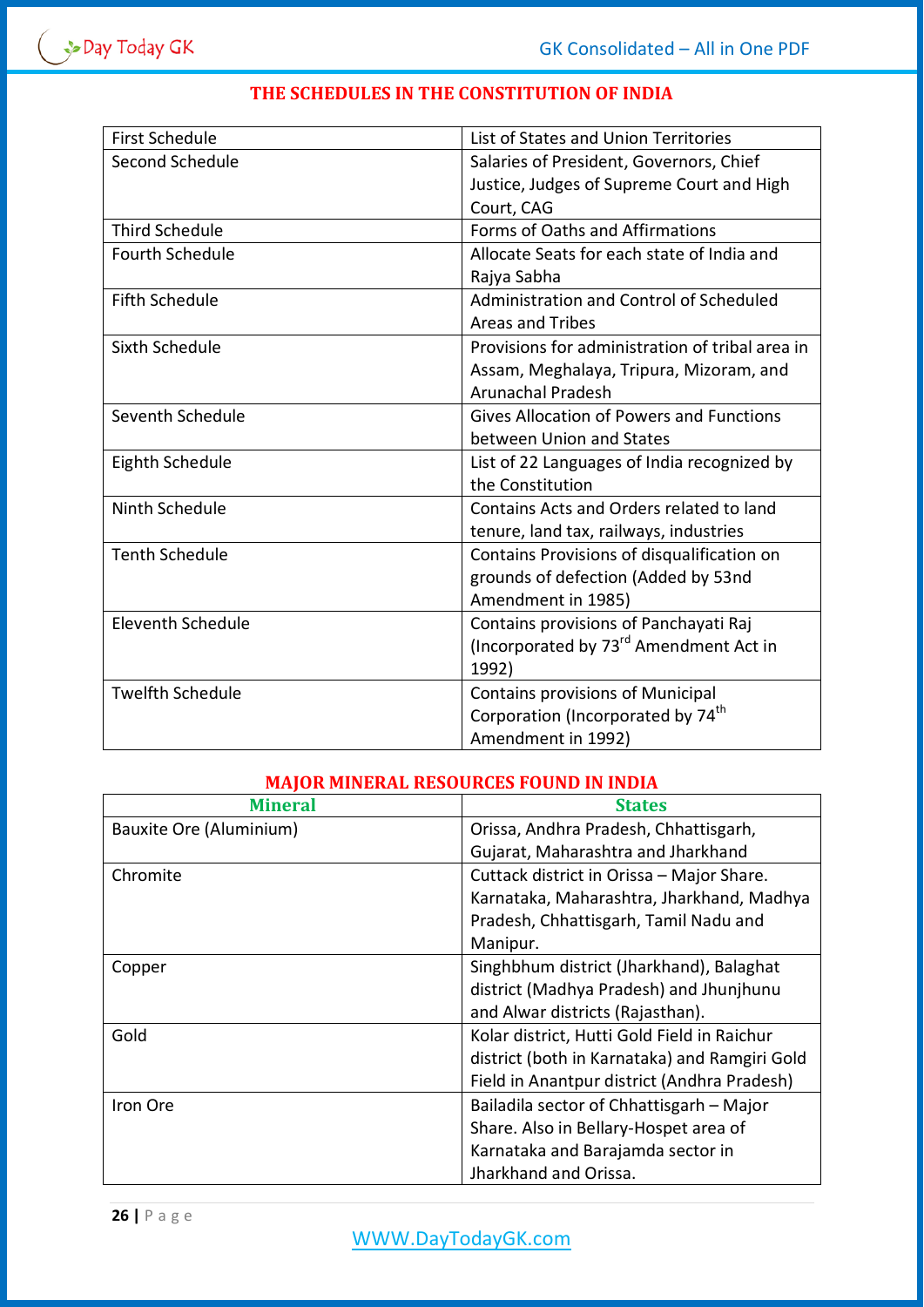$\left( \begin{array}{c} \rightarrow \\ \rightarrow \end{array}$  Day Today GK

| Rajasthan, West Bengal, Andhra Pradesh,      |
|----------------------------------------------|
| Gujarat, Madhya Pradesh, Uttar Pradesh,      |
|                                              |
| Orissa, Maharashtra, Meghalaya, Tamil Nadu   |
|                                              |
| Main reserves fall in Karnataka, followed by |
| Orissa, Madhya Pradesh, Maharashtra and      |
|                                              |
| The main reserves are at Degana, Rajasthan.  |
|                                              |
| Munimadugu-Banganapalle conglomerate in      |
| Kurnool district, Wajrakarur Kimberlite pipe |
|                                              |
|                                              |
|                                              |
|                                              |
| Gujarat, Rajasthan, Madhya Pradesh and       |
|                                              |
| Rajasthan, Tamil Nadu, Jammu and Kashmir,    |
|                                              |
|                                              |
|                                              |
| Pradesh, and Gujarat: Rajasthan, Karnataka,  |
|                                              |
|                                              |
|                                              |
|                                              |
|                                              |

# **AGRICULTURAL SEASONS IN INDIA**

| Name of the<br><b>Season</b> | <b>Sowing</b><br><b>Season</b> | <b>Harvesting</b><br><b>Season</b> | <b>Important Crops</b>                |
|------------------------------|--------------------------------|------------------------------------|---------------------------------------|
| Kharif Season                | May to July                    | September to                       | Jowar, Bajra, Rice, Maize, Cotton,    |
| (Summer Crop                 |                                | October                            | Groundnut, Jute, Hemp, Tobacco etc.   |
| or Monsoon                   |                                |                                    |                                       |
| Crop)                        |                                |                                    |                                       |
| Rabi Season                  | October to                     | February to April                  | Wheat, Barley, Gram, Linseed,         |
| (Winter Crop)                | December                       |                                    | Mustard, Masoor & Peas.               |
| Zaid                         | March                          | June                               | Muskmelon, Watermelon, Vegetables     |
|                              |                                |                                    | of cucurbitacae family such as bitter |
|                              |                                |                                    | gourd, pumpkin, ridged gourd etc.     |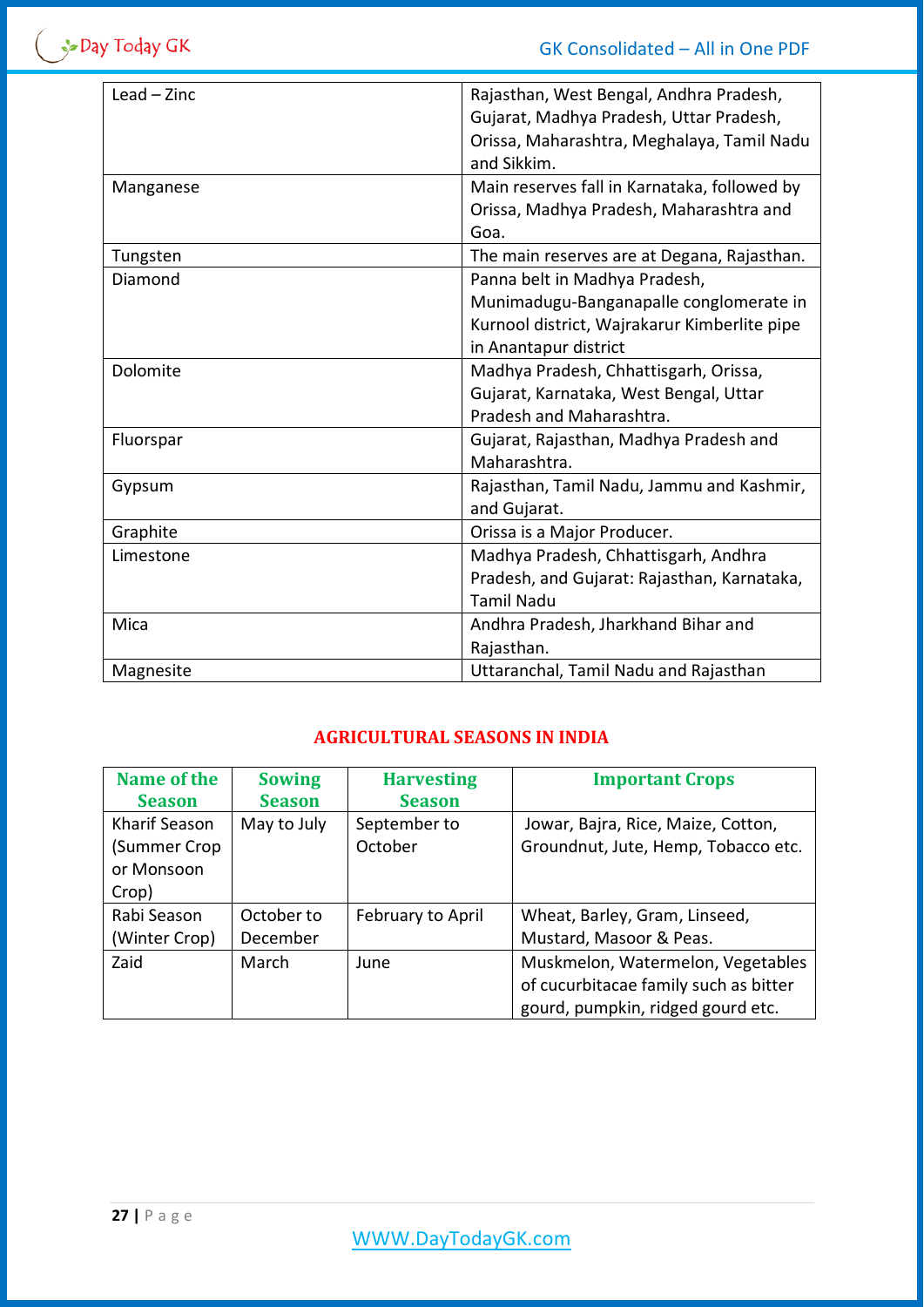

| <b>Name of the Plant</b>     | <b>Year</b>          | <b>District/State</b>  | <b>Points to Note</b> |
|------------------------------|----------------------|------------------------|-----------------------|
| <b>Tata Iron and Steel</b>   | 1907                 | Singhbhum district of  | Established by        |
| Company (TISCO)              |                      | Jharkhand.             | Jamshedji Tata        |
| Indian Iron and Steel        | Brought under GOI in | Kulti, Hirapur and     | Annual Capacity - 10  |
| Company (IISCO)              | 1972                 | <b>Bumpur in West</b>  | lakh tonnes of steel  |
|                              |                      | Bengal.                |                       |
| The Visweswaraya             | 1923                 | Shimoga district of    | Mysore Iron and       |
| Iron and Steel Ltd           |                      | Karnataka.             | <b>Steel Company</b>  |
|                              |                      |                        | (MISCO)               |
| <b>Bhilai Iron and Steel</b> | 1957                 | Durg district of       | Established with the  |
| Centre                       |                      | Chhattisgarh           | technical and         |
|                              |                      |                        | financial support of  |
|                              |                      |                        | the then Soviet       |
|                              |                      |                        | Union.                |
| Rourkela Steel Plant         | It became operative  | Sundargarh district    | Set up with the help  |
|                              | in 1959.             | of Orissa              | of the then West      |
|                              |                      |                        | German firm, Krupps   |
|                              |                      |                        | and Demang            |
| Durgapur Steel Plant         | 1959                 | Bardhaman district     | Set Up with the help  |
|                              |                      | of West Bengal.        | of the United         |
|                              |                      |                        | Kingdom.              |
| <b>Bokaro Steel Ltd</b>      | 1964                 | Hazaribagh district of | Soviet Union's        |
|                              |                      | Jharkhand.             | Collaboration         |
| Salem Steel Plant            | 1982                 | Salem District of      | Major producer of     |
|                              |                      | <b>Tamil Nadu</b>      | world class stainless |
|                              |                      |                        | steel                 |
| Vijayanagar Steel            |                      | Bellary district of    | Has the installed     |
| Plant                        |                      | Karnataka.             | capacity of 30 lakh   |
|                              |                      |                        | tonnes.               |
| Vishakhapatnam               | 1971                 | Visakhapatnam,         | Help of German and    |
| <b>Steel Plant or Vizag</b>  |                      | Andhra Pradesh         | Soviet technology.    |
| <b>Steel Plant</b>           |                      |                        |                       |

#### **MAJOR IRON AND STEEL PLANTS IN INDIA**

# **Upcoming Steel Plants**

- Daitari Steel Plant Orissa
- Tata Steel Kalinganagar Orissa
- Dolvi Steel Plant Maharashtra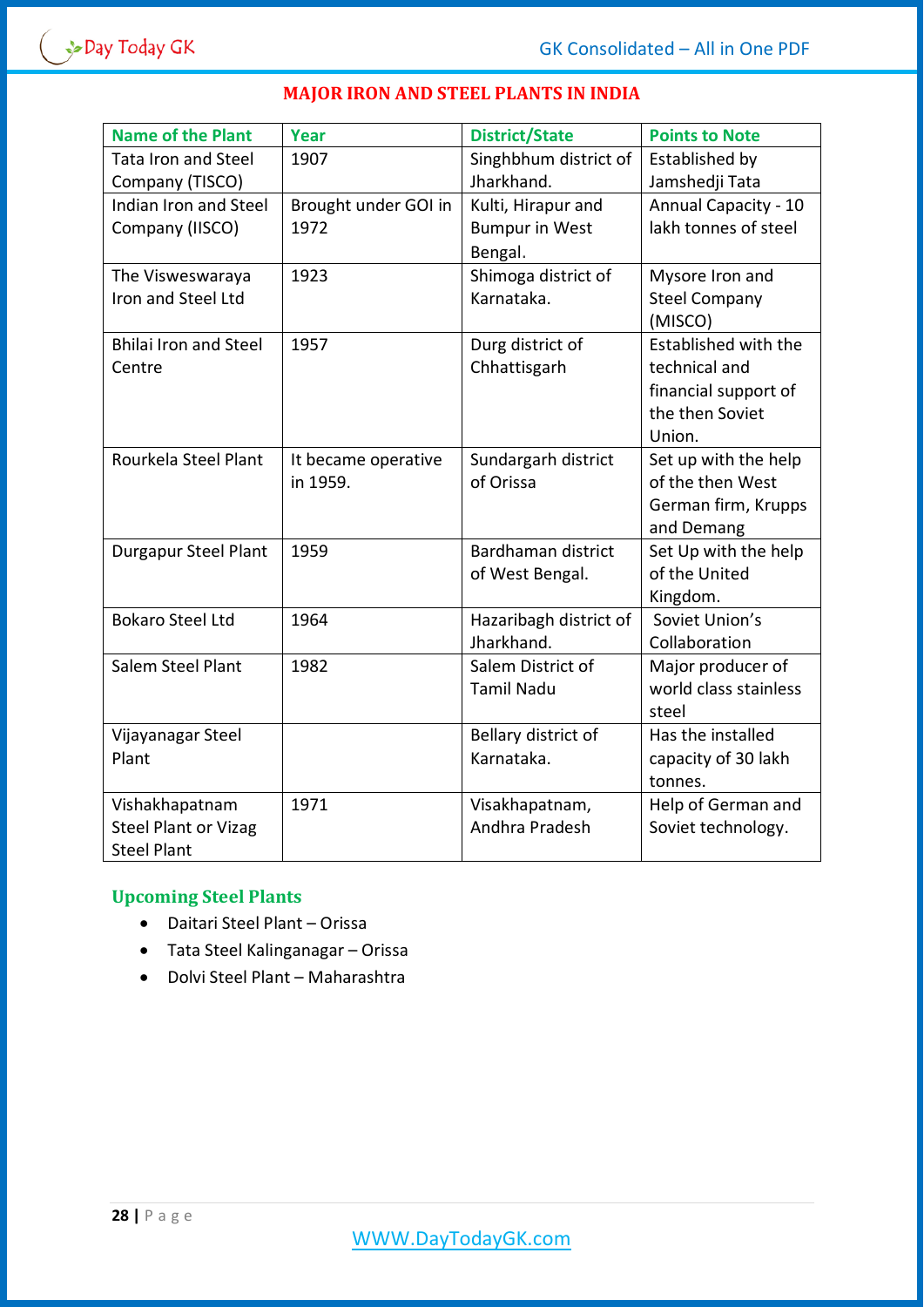# **ALUMINIUM COMPANIES IN INDIA**

| <b>Location</b> | <b>Name of Company</b>            | <b>State</b>      |  |
|-----------------|-----------------------------------|-------------------|--|
| Korba           | Bharat Aluminum Co (Balco)        | Chhattisgarh      |  |
| Alupuram        | Hindustan Aluminum Co. (Hindalco) | Kerala            |  |
| Renukoot        | Hindustan Aluminum Co. (Hindalco) | Uttar Pradesh     |  |
| Mettur          | Madras Aluminum (MALCO)           | <b>Tamil Nadu</b> |  |
| Hirakud         | Hindustan Aluminum Co. (Hindalco) | <b>Orissa</b>     |  |
| Angul           | National Aluminum Co. (NALCO)     | Orissa            |  |
| Jharsuguda      | Vedanta Aluminum Co. (VAL)        | Orissa            |  |

## **PUBLIC SECTOR BANKS**

| <b>Banks</b>  | <b>Tagline</b>             | <b>Chairman</b>    | <b>Headquatrs</b> |
|---------------|----------------------------|--------------------|-------------------|
| 1.Allahabad   | A tradition of trust       | Rakesh Sethi       | Kolkata           |
| <b>Bank</b>   |                            |                    |                   |
| 2.Andhra      | Where India Banks          | Satish Kumar Kalra | Hyderabad         |
| <b>Bank</b>   |                            |                    |                   |
| 3. Bank of    | India's International      | P.S. Jayakumar     | Mumbai            |
| Baroda        | <b>Bank</b>                |                    |                   |
| 4.Bank of     | Relationships beyond       | M.O. Rego          | Mumbai            |
| India         | <b>Banking</b>             |                    |                   |
| 5.Bank of     | One Family One Bank        | Sushil Muhnot      | Pune              |
| Maharashtra   |                            |                    |                   |
| 6.Canara      | Together we Can            | Rakesh Sharma      | Bangalore         |
| <b>Bank</b>   |                            |                    |                   |
| 7.Central     | Central To you Since       | Rajeev Rishi       | Mumbai            |
| Bank of India | 1911                       |                    |                   |
| 8.Corporatio  | A Premier public           | Sadhu Ram Bansal   | Mangalore         |
| n Bank        | seector bank               |                    |                   |
| 9. Dena Bank  | <b>Trusted Family bank</b> | Aswini Kumar       | Mumbai            |
| 10.Indian     | Your Tech Friendly         | Mahesh Kumar Jain  | Chennai           |
| <b>Bank</b>   | bank                       |                    |                   |
| 11.Indian     | Good People To Grow        | R. Koteeswaran     | Chennai           |
| Overseas      | With                       |                    |                   |
| <b>Bank</b>   |                            |                    |                   |
| 12.Oriental   | Where every individual     | Animesh Chauhan    | New Delhi         |
| Bank of       | is committed               |                    |                   |
| Commerce      |                            |                    |                   |
|               |                            |                    |                   |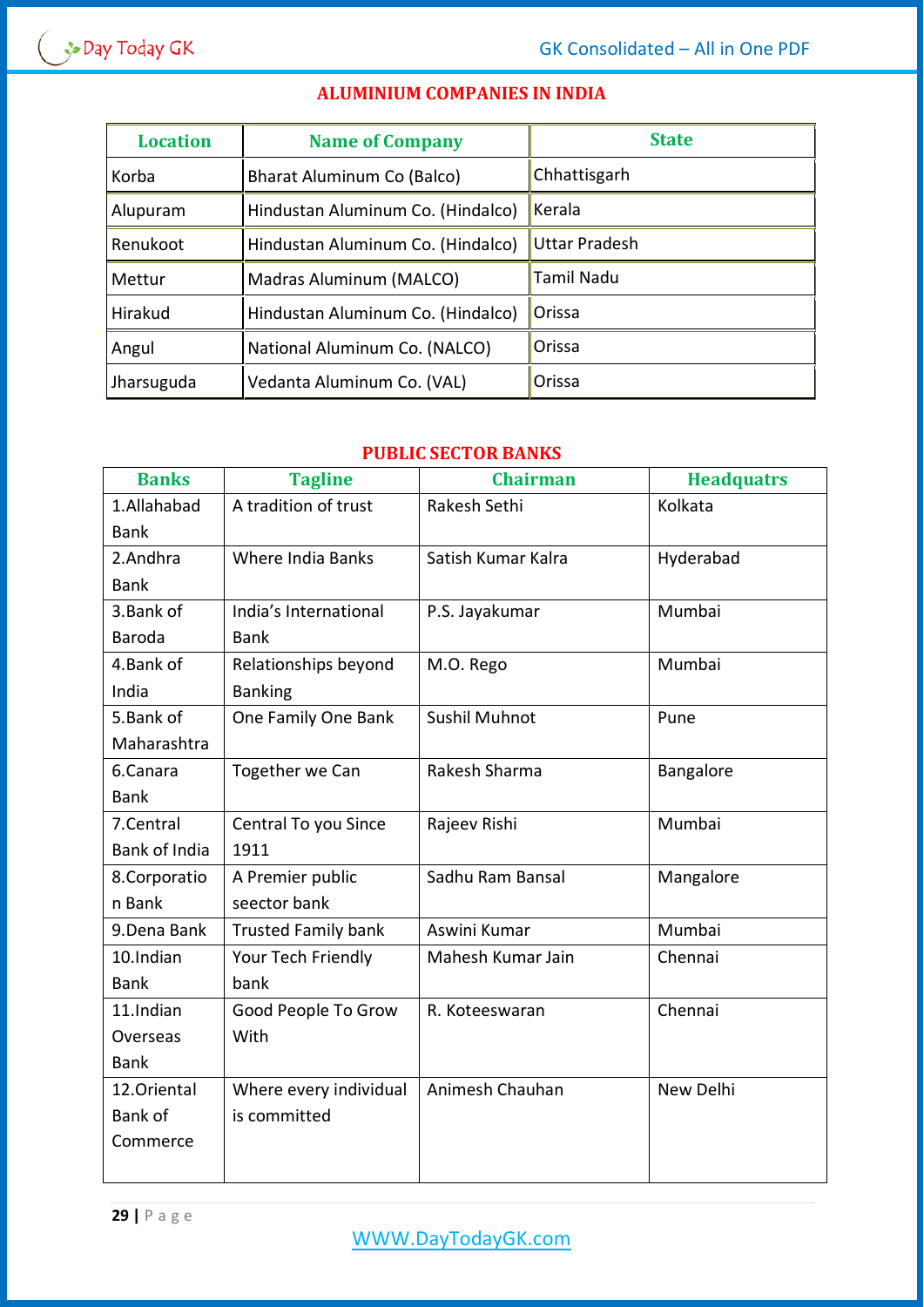| 13. Punjab<br>National<br><b>Bank</b>     | The name you can<br>bank upon                                                             | Usha Ananthasubramanian | New Delhi   |
|-------------------------------------------|-------------------------------------------------------------------------------------------|-------------------------|-------------|
| 14. Punjab &<br><b>Sind Bank</b>          | Where service is a way<br>of life                                                         | Jatinder Bir Singh      | New Delhi   |
| 15.Syndicate<br><b>Bank</b>               | Your Faithful And<br><b>Friendly Financial</b><br>Partner                                 | Arun Srivastava         | Manipal     |
| 16.Union<br>Bank of India                 | Good People to Bank<br>with                                                               | Arun Tiwari             | Mumbai      |
| 17.United<br>Bank of India                | The Bank that begins<br>with $-U$ ll                                                      | P. Srinivas             | Calcutta    |
| 18.UCO Bank                               | <b>Honours Your Trust</b>                                                                 | Arun Kaul               | Calcutta    |
| 19. Vijaya<br><b>Bank</b>                 | - A friend you can bank<br>on                                                             | Kishore Kumar Sansi     | Bangalore   |
| 20.IDBI Bank<br>Ltd                       | Banking For All, -Aao<br>Sochein Badall                                                   | Kishore Kharat Piraji   | Mumbai      |
| 21. Bharatiya<br>Mahila Bank              | <b>Empowering Women</b>                                                                   | Usha Ananthasubramanian | New delhi   |
| 22.State<br><b>Bank of India</b>          | With you all the way,<br><b>Pure Banking Nothing</b><br>Else, The Nation's<br>banks on us | Arundhati Bhattacharya  | Mumbai      |
| 23.state Bank<br>οf<br>mysore             | Working For A Better<br>Tomorrow                                                          | <b>Sharad Sharma</b>    | Karnataka   |
| 24.state bank<br>of Patiala               | <b>Blending Modernity</b><br><b>With Tradition</b>                                        | Ramesh Rangan           | Punjab      |
| 25.state bank<br>of Hyderabad             | You Can Always Bank<br>On Us                                                              | Santanu Mukherjee       | Hyderabad   |
| 26.state bank<br>of Bikaner<br>and Jaipur | Nation Bank On Us                                                                         | Jyothi Gosh             | Jaipur      |
| 27.state bank<br>of<br>Travancore         | Long Tradition Of Trust                                                                   | Jeevandas Narayanan     | Tiruvandrum |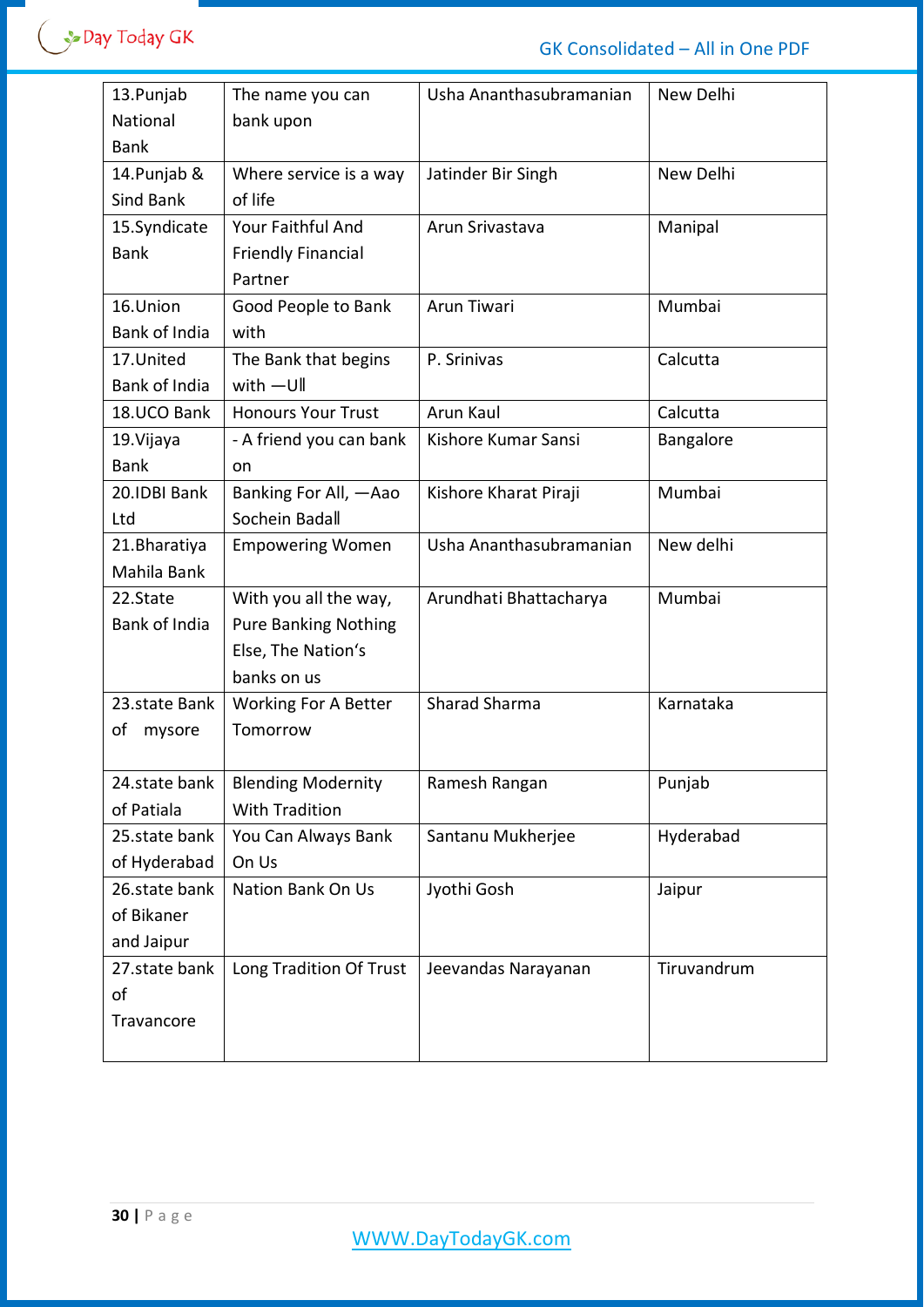## **FINANCE COMMISSIONS OF INDIA**

| <b>Finance</b><br><b>Commission</b> | <b>Year of</b><br><b>Establishment</b> | <b>Chairman</b>         | <b>Operational</b><br><b>Duration</b> |
|-------------------------------------|----------------------------------------|-------------------------|---------------------------------------|
| First                               | 1951                                   | K. C. Neogy             | 1952-57                               |
| Second                              | 1956                                   | K. Santhanam            | 1957-62                               |
| <b>Third</b>                        | 1960                                   | A. K. Chanda            | 1962-66                               |
| Fourth                              | 1964                                   | P. V. Rajamannar        | 1966-69                               |
| Fifth                               | 1968                                   | Mahaveer Tyagi          | 1969-74                               |
| <b>Sixth</b>                        | 1972                                   | K. Brahmananda<br>Reddy | 1974-79                               |
| <b>Seventh</b>                      | 1977                                   | J. M. Shelat            | 1979-84                               |
| Eighth                              | 1983                                   | Y. B. Chavan            | 1984-89                               |
| <b>Ninth</b>                        | 1987                                   | N. K. P. Salve          | 1989-95                               |
| Tenth                               | 1992                                   | K. C. Pant              | 1995-2000                             |
| Eleventh                            | 1998                                   | A. M. Khusro            | 2000-2005                             |
| Twelfth                             | 2002                                   | C. Rangarajan           | 2005-2010                             |
| Thirteenth                          | 2007                                   | Dr. Vijay L. Kelkar     | 2010-2015                             |
| Fourteenth                          | 2013                                   | Dr. Y. V Reddy          | 2015-2020                             |

## **PRESIDENTS OF INDIA**

| <b>No</b>      | <b>Name</b>                               | <b>From</b>      | <b>To</b>         |
|----------------|-------------------------------------------|------------------|-------------------|
| $\overline{1}$ | Dr. Rajendra Prasad                       | January 26, 1950 | May 13, 1962      |
| $\overline{2}$ | Dr. S. Radhakrishnan                      | May 13, 1962     | May 13, 1967      |
| $\overline{3}$ | IDr. Zakir Hussain                        | May 13, 1967     | August 24, 1969   |
| 4              | Shri Varahagiri Venkata<br>Giri           | August 24, 1969  | August 24, 1974   |
| 5              | Shri Fakhruddin Ali Ahmed August 24, 1974 |                  | February 11, 1977 |
| 6              | Shri Neelam Sanjiva Reddy July 25, 1977   |                  | July 25, 1982     |
| 7              | Shri Giani Zail Singh                     | July 25, 1982    | July 25, 1987     |
| 8              | Shri R. Venkataraman                      | July 25, 1987    | July 25, 1992     |
| 9              | Dr.S.D. Sharma                            | July 25, 1992    | July 25, 1997     |
|                | 10 Shri K R Narayanan                     | July 25, 1997    | 25 July 2002      |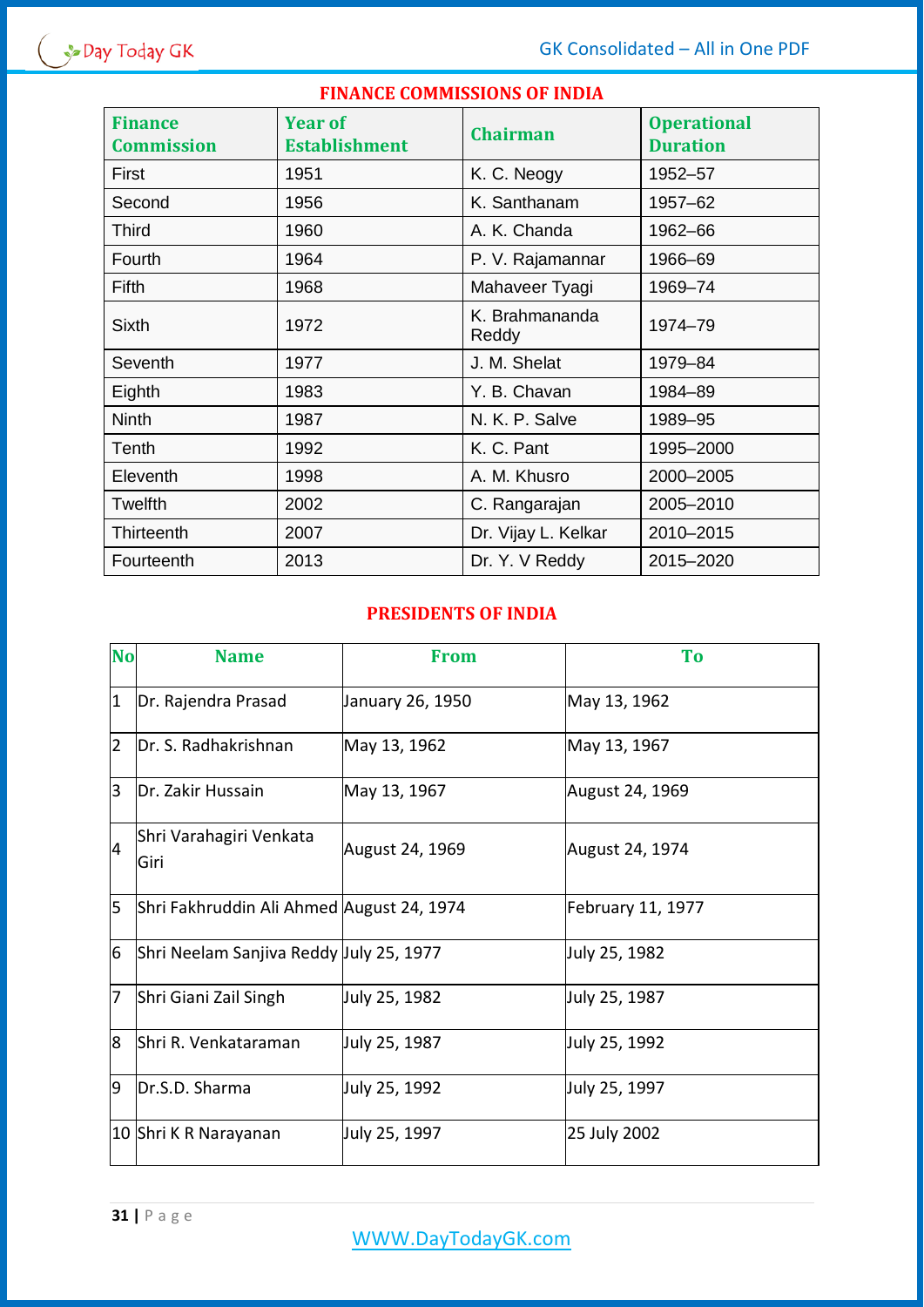$\left( \begin{array}{c} \rightarrow \\ \rightarrow \end{array}$  Day Today GK

GK Consolidated – All in One PDF

| 11 Dr. A.P.J.Abdul Kalam | 25 July 2002 | 25 July 2007 |
|--------------------------|--------------|--------------|
| 12 Pratibha Patil        | 25 July 2007 | 25 July 2012 |
| 13 Pranab Mukherjee      | 25 July 2012 | Incumbent    |

# **PRIME MINISTERS OF INDIA**

| <b>No</b>      | <b>Name</b>                     | <b>From</b>                     | <b>To</b>            | <b>Party</b> |
|----------------|---------------------------------|---------------------------------|----------------------|--------------|
| $\mathbf{1}$   | Jawahar Lal Nehru               | 15 August, 1947                 | 27 May, 1964         | <b>INC</b>   |
| $\overline{2}$ | Shri Gulzarilal Nanda           | 27 May, 1964                    | 9 June, 1964         | <b>INC</b>   |
| 3              | lShri Lal Bahadur Shastri       | 9 June, 1964                    | 11 January, 1966     | <b>INC</b>   |
| 4              | Shri Gulzarilal Nanda           | 11 January, 1966                | 24 January, 1966     | <b>INC</b>   |
| 5              | lShrimati Indira Gandhi         | 24 January, 1966                | 24 March, 1977       | <b>INC</b>   |
| 6              | Shri Morarji Desai              | 24 March, 1977                  | 28 July, 1979        | JP           |
| 7              | Shri Charan Singh               | 28 July, 1979                   | 14 January, 1980     | JP           |
| 8              | Shrimati Indira Gandhi          | 14 January, 1980                | 31 October, 1984     | <b>INC</b>   |
| 9              | Shri Rajiv Gandhi               | 31 October, 1984                | 2 December, 1989     | <b>INC</b>   |
| 10             | Shri Vishwanath Pratap<br>Singh | 2 December, 1989                | 10 November, 1990 JD |              |
| 11             | Shri Chandra Shekhar            | 10 November, 1990 21 June, 1991 |                      | <b>SJP</b>   |
| 12             | Shri P.V. Narasimha Rao         | 21 June, 1991                   | 16 May, 1996         | <b>INC</b>   |
| 13             | Shri Atal Behari Vajpayee       | 16 May, 1996                    | 1 June, 1996         | <b>BJP</b>   |
|                | 14 H. D. Deve Gowda             | 1 June, 1996                    | 21 April, 1997       | JD           |
| 15             | Inder Kumar Gujral              | 21 April, 1997                  | 19 March, 1998       | JD           |
|                | 16 Shri Atal Behari Vajpayee    | 19 March, 1998                  | 22 May, 2004         | <b>BJP</b>   |
| 17             | Dr. Manmohan Singh              | 22 May, 2004                    | 26 May, 2014         | <b>INC</b>   |
|                | 18 Narendra Modi                | 26 May, 2014                    | Incumbent            | <b>BJP</b>   |

# **BHARAT RATNA AWARD WINNERS**

| S.No | <b>Name of the Person</b>     | <b>Year</b> | <b>About Him/Her</b>                     |
|------|-------------------------------|-------------|------------------------------------------|
| 1.   | Chakravarti Rajagopalachari   | 1954        | Last Governor-General of India and an    |
|      |                               |             | Activist                                 |
| 2.   | Dr Sarvapalli Radhakrishnan   | 1954        | India's First Vice President and India's |
|      |                               |             | Second President.                        |
| 3.   | Sir CV Raman                  | 1954        | Physicist                                |
| 4.   | Dr Bhagwan Das                | 1955        | Freedom Fighter                          |
| 5.   | Sir Mokshagundam Visvesvaraya | 1955        | Diwan of Mysore. Civil Engineer and a    |
|      |                               |             | Dam Architect.                           |
| 6.   | Pandit Jawaharlal Nehru       | 1995        | India's First Prime Minister             |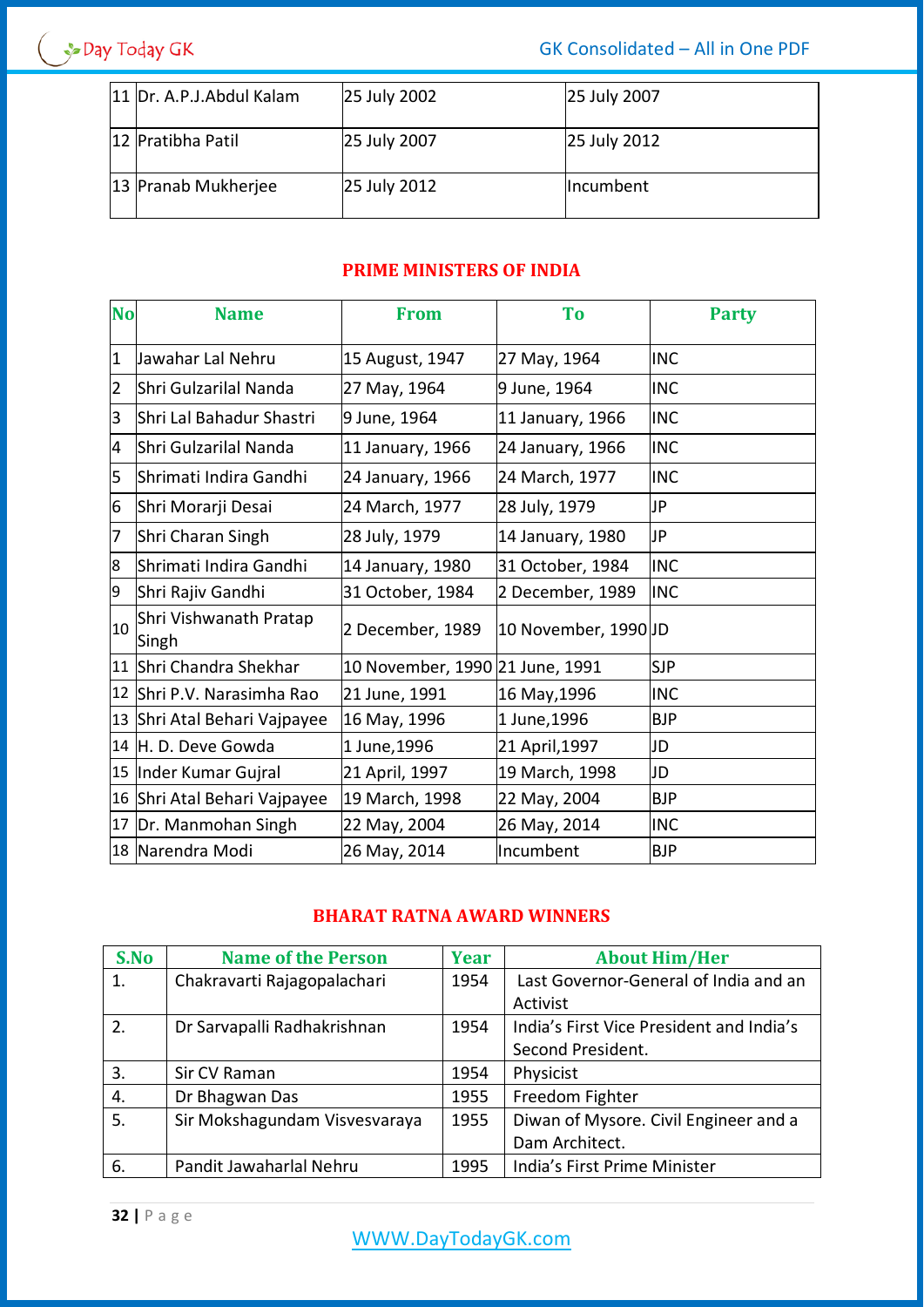| 7.  | Pandit Govind Ballabh Pant     | 1957 | Freedom Fighter. Home Minister.           |
|-----|--------------------------------|------|-------------------------------------------|
| 8.  | Dhondo Keshav Karve            | 1958 | <b>Educationist and a Social Reformer</b> |
| 9.  | Bidhan Chandra Roy             | 1961 | Physician and West Bengal's Chief         |
|     |                                |      | Minister                                  |
| 10. | Purushottam Das Tandon         | 1961 | Freedom Fighter                           |
| 11. | Dr Rajendra Prasad             | 1962 | India's First President and Freedom       |
|     |                                |      | Fighter                                   |
| 12. | Dr Zakir Hussain               | 1963 | India's Third President                   |
| 13. | Pandurang Vanam Kane           | 1963 | Sanskrit Scholar                          |
| 14. | Lal Bahadur Shastri            | 1966 | India's Second Prime Minister and         |
|     |                                |      | Freedom Fighter                           |
| 15. | Indira Gandhi                  | 1971 | India's first Woman Prime Minister        |
| 16. | Varahagiri Venkata Giri        | 1975 | Former President of India                 |
| 17. | K Kamaraj                      | 1976 | Former Chief Minister of Tamil Nadu       |
| 18. | <b>Mother Teresa</b>           | 1980 | Founder of Missionaries of Charity        |
| 19. | Acharya Vinobha Bhave          | 1983 | Independence activist and a Social        |
|     |                                |      | reformer                                  |
| 20. | Khan Abdul Ghaffar Khan        | 1987 | Known as Frontier Gandhi                  |
| 21. | M. G. Ramachandran             | 1988 | Former Chief Minister of Tamil Nadu-      |
|     |                                |      | Popular Cinema Actor                      |
| 22. | Dr. Bhim Rao Ramji Ambedkar    | 1990 | Crusader against Untouchablity, Chief     |
|     |                                |      | architect of Indian Constitution, Social  |
|     |                                |      | Reformer                                  |
| 23. | Dr. Nelson Rolihlahla Mandela  | 1990 | Leader of Anti - Apartheid movement       |
| 24. | Rajiv Gandhi                   | 1991 | Former Prime Minister of India            |
| 25. | Sardar Vallabhbhai Patel       | 1991 | India's first Home Minister and           |
|     |                                |      | Freedom Fighter                           |
| 26. | Morarji Ranchhodji Desai       | 1991 | Former Prime Minister and                 |
|     |                                |      | Independence activist                     |
| 27. | Maulana Abul Kalam Azad        | 1992 | First Education Minister of India and     |
|     |                                |      | Freedom Fighter                           |
| 28. | Jehangir Ratanji Dadabhai Tata | 1992 | Philanthropist and an Industrialist       |
| 29. | Satyajit Ray                   | 1992 | Filmmaker                                 |
| 30. | <b>Gulzarilal Nanda</b>        | 1997 | Freedom Fighter and Economist             |
| 31. | Aruna Asaf Ali                 | 1997 | Freedom Fighter                           |
| 32. | Dr APJ Abdul Kalam             | 1997 | Aeronautical Engineer and 11th            |
|     |                                |      | President of India                        |
| 33. | Madurai Sanmukhavadivu         | 1998 | Carnatic classical singer                 |
|     | Subbulakshmi                   |      |                                           |
| 34. | Chidambaram Subramniam         | 1998 | Freedom Fighter and Former                |
|     |                                |      | Agriculture Minister                      |
| 35. | Jayaprakash Narayanan          | 1999 | Freedom Fighter and Social Reformer       |
| 36. | Pandit Ravi Shankar            | 1999 | Sitar Player                              |
| 37. | Professor Amartya Sen          | 1999 | Economist                                 |
| 38. | Lokpriya Gopinath Bordoloi     | 1999 | Former Chief Minister of Assam            |
| 39. | Lata Dinanath Mangeshkar       | 2001 | Play Back Singer                          |
| 40. | Ustad Bismillah Khan           | 2001 | Hindustani classical shehnai player       |
|     |                                |      |                                           |